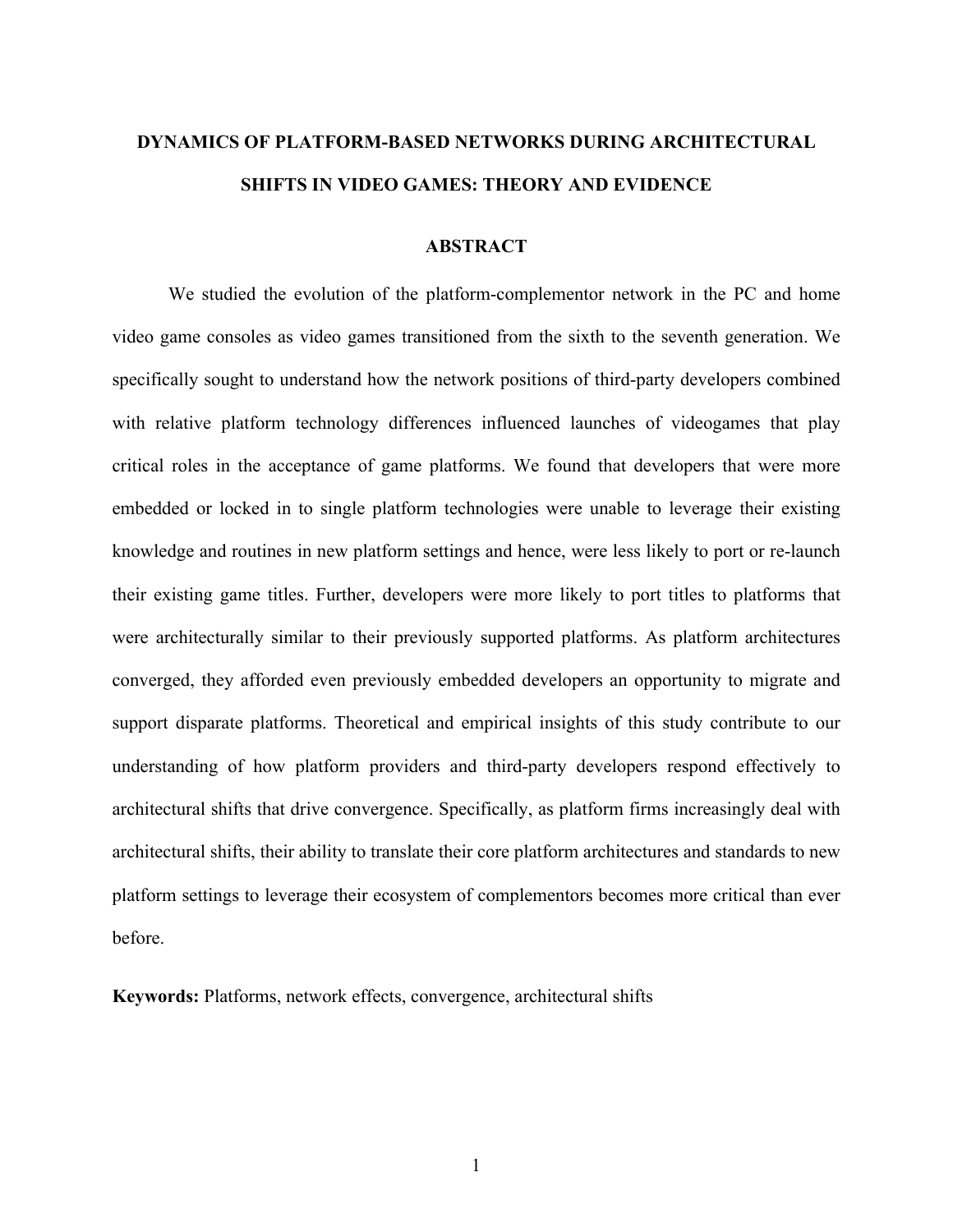# **INTRODUCTION**

Platform-based settings such as video games, mobile telephony, and packaged software often require that customers purchase components that subscribe to the same underlying system architecture (Baldwin & Clark, 1997), and hence, patterns of coordination between hardware and software are central to crafting successful strategies (Evans, Hagiu, & Schmalensee, 2008). Hardware and software firms continually refine and modify their routines to align with constantly shifting architecture of business systems. For example, individual video game software developers launch their games based on their resources and competencies (firm-specific drivers) but also reflect the dynamic characteristics of video game platforms and competitive actions of other developers (Venkatraman & Lee, 2004).

Despite strong concepts that specify mutual dependency between platform providers and complementors for success, empirical research on platform-complementor interactions is limited. Research has focused on the characteristics of platforms and/or those firms that offer them (e.g., Gawer and Cusumano, 2002), while others have focused on complementors supporting the platforms (Afuah, 2000; Afuah and Bahram, 1995). Empirical findings are mostly from studies that are focused only on one actor—either the hardware- or the software- firm but not on their interactions. Venkatraman  $\&$  Lee (2004) took a first step in this direction to study how the preferential linkage decisions of third-party developers evolved as a function of platform attributes but they did not study how the patterns of support extended by developers varied with their own attributes and also how these patterns of linkage evolved as disparate platform domains converged.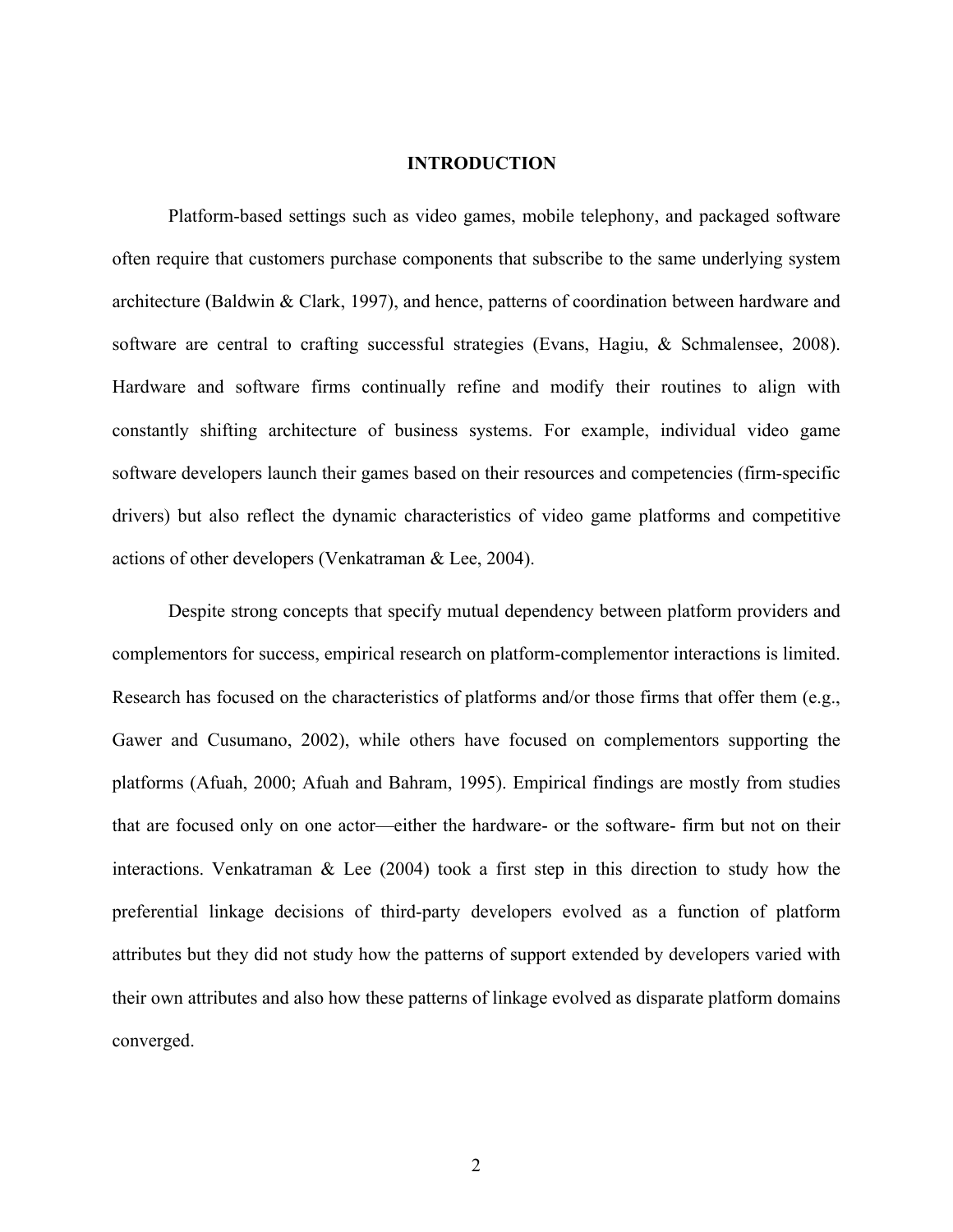This paper is based on a premise that we need better understanding of the patterns of coordination between platforms and third-party developers as platform technologies evolve and converge with other platforms in terms of functionality and architectures. With increasing overlap across platforms, platform providers translate their existing standards and routines in new settings by attracting favorable sets of complementors. Complementors, on the other hand, are continuously seeking opportunities to re-use and adapt their existing portfolio of applications across disparate platform settings. The impact of architectural shifts that are driving convergence across platforms on the dynamics of platform-complementor interactions, thus, cannot be underestimated and needs to be examined.

Our study adopts the perspective of third-party complementors to explain their decisions to launch games for specific platforms. As developers choose to support a platform, they have the choice to either launch a new game title or port an existing game title from another platform. This distinction is particularly important as game developers reveal their relationship intent with every game launch: they can magnify the importance of a platform by making the game exclusive on it; they can "port" a game from one platform to another and reduce the differentiation between them (Venkatraman and Lee 2004).

We, also, recognize the inherent dynamics in platform evolution due to technology evolution and architectural shifts. Platform providers enter into new but related platform markets (e.g., from PC to mobile or videogame consoles) and they seek opportunities to translate their competencies to the new domain. They do so by bringing their existing standards and routines to new domains and leveraging their complementor network. For instance, when Microsoft entered the video game console market, in order to leverage its ecosystem of complementors from the PC network, it introduced cross-boundary standards and middleware such as the DirectX APIs and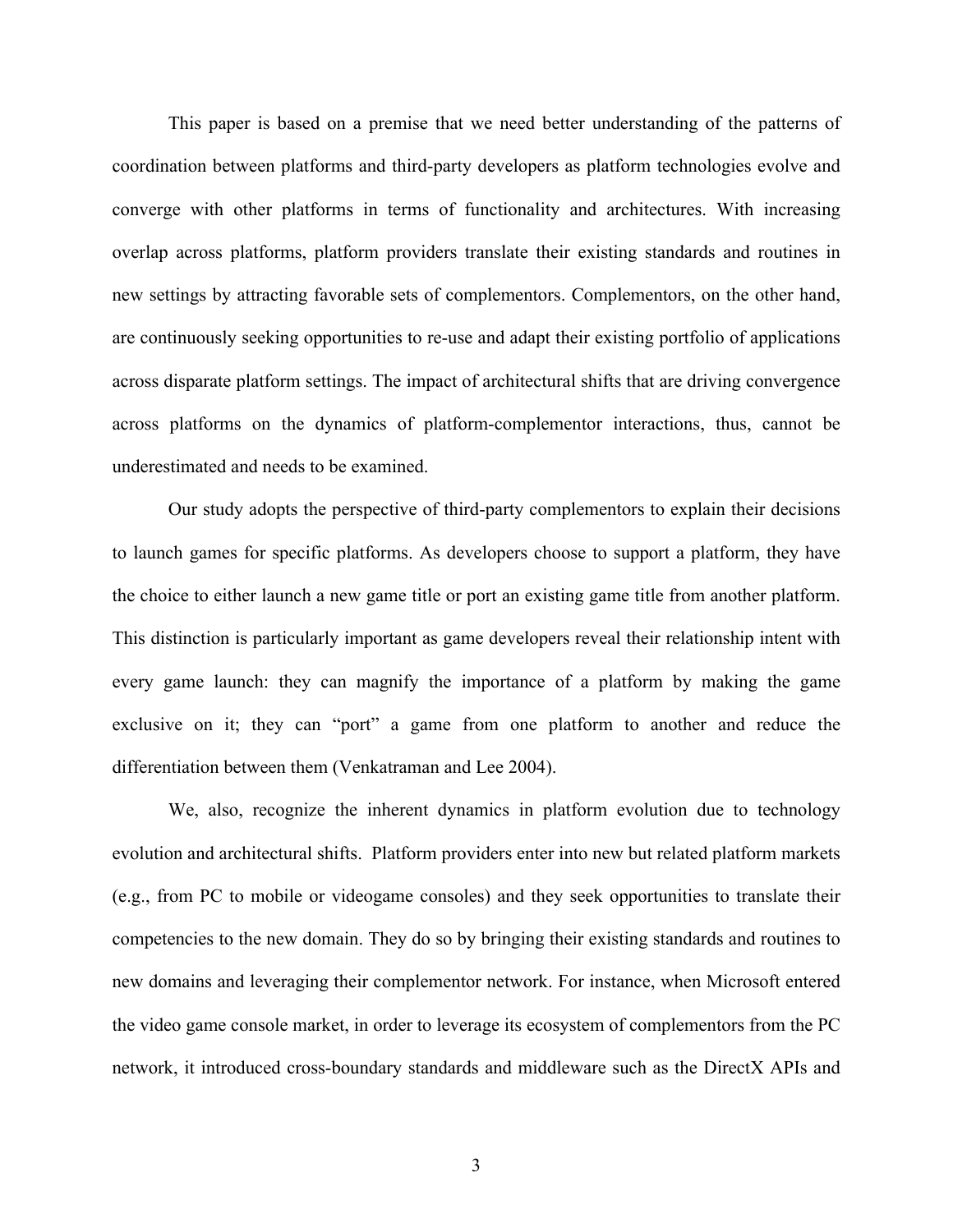XNA Games Studio that enabled developers to adapt and migrate easily. This had important consequences for the dynamics of competition in the video game console space as Nintendo Wii and Sony PS3 had to alter their architectural strategies to compete with Microsoft's Xbox360 and its large ecosystem of PC complementors. Thus, architectural shifts result in the continuous coevolution between the patterns of support extended by developers to platforms and the architectural strategies adopted by platforms.

We specifically address the following questions: One, how does developer heterogeneity influence the mode of support extended to platforms? In particular, this study focuses on understanding how developer network attributes (extent of embeddedness in a platform) influence their likelihood of support to a platform through innovative/unique or incremental/ported game titles above and beyond that explained by a firm's resource positions? Two: how do platform attributes influence which platform a developer chooses to support through ported titles? Specifically, we explore how platform network positions and the relatedness between platforms in terms of their technical architectures and complementary software portfolio influence developers' choice of platform to support through ported/incremental titles. Three, how do platform architectural strategies co-evolve with developer network positions to influence developers' choice of support to a platform? To understand these general questions, we study the evolutionary dynamics of platformcomplementor networks in the PC and video game industry as the sixth generation technology of video game consoles evolves and transitions to the seventh generation.

# **BACKGROUND**

#### **Architectural Shifts towards Convergence across Platforms**

The notion of convergence in the broadest sense is the "blurring of boundaries between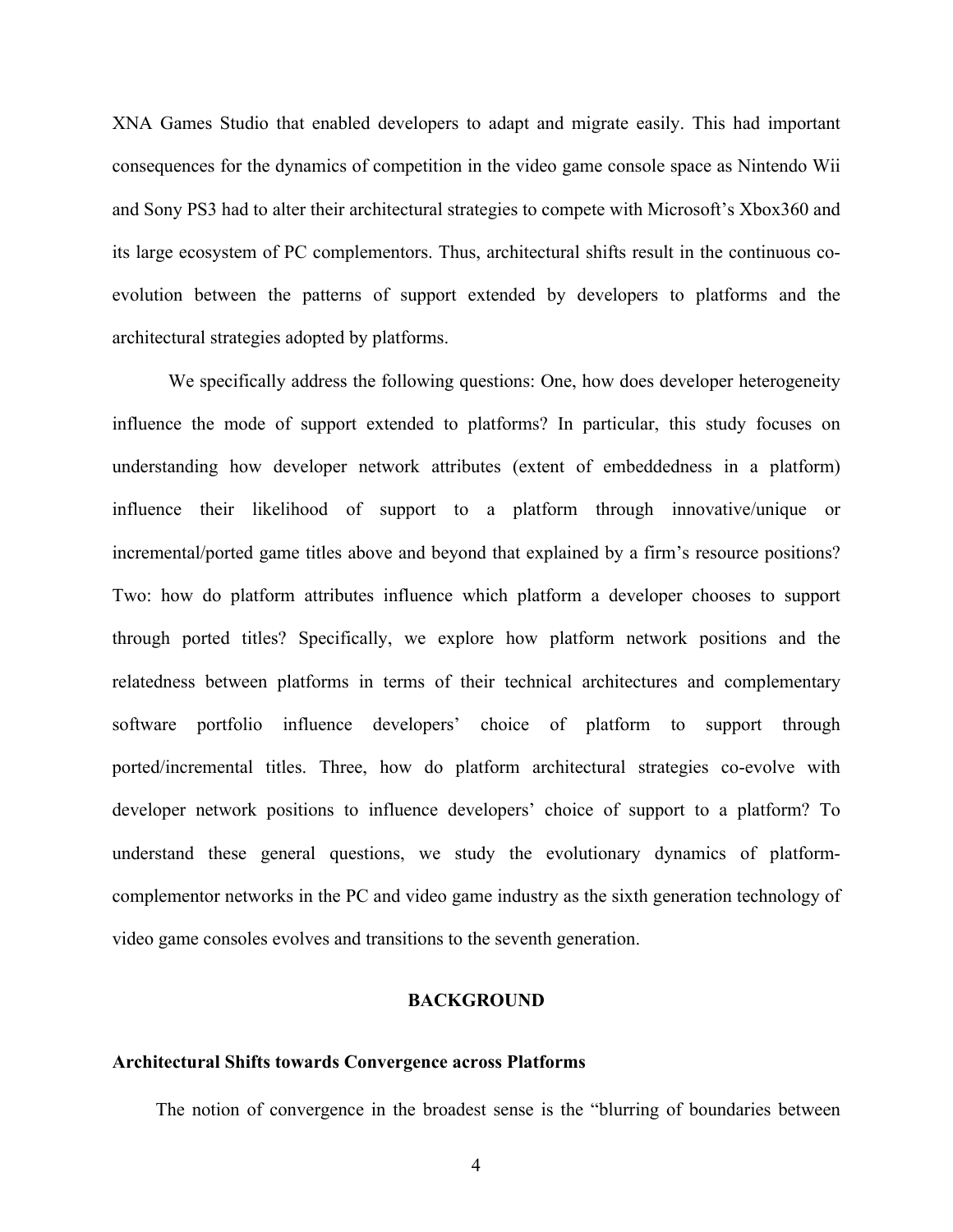industries by converging value propositions, technologies, and markets (Choi & Valikangas, 2001)." Convergence can occur as products or technologies become increasingly substitutable. From a product viewpoint, Yoffie (1997) defines convergence as "the unification of functions and the coming together of previously distinct products." On the other hand, from a technology point of view, convergence implies that industries that are apparently unrelated from the point of view of nature and uses of the final product are very closely related on a technological basis (Stieglitz, 2002). The manifestation of these two viewpoints is the current coming together of different platform technologies, both in terms of technological convergence with platforms adopting similar standards and in terms of functional convergence with previously disparate platforms converging in terms of functionality and uses by the end customer. Typically, convergence is driven by architectural shifts, which in turn increase the scope of functionalities of products across markets.

Myriad examples of convergence exist in platform settings. For instance, the convergence of computer, telecommunications, electronics, media and entertainment industries (Cusumano & Selby, 1995; Yoffie, 1997) has resulted in firms in the PC industry extending their reach into newer markets to reduce risks associated with substitution and obsolescence. Microsoft released the Xbox console in 2001 to compete in the video game platform space and launched Windows Mobile operating system in 2003 to go beyond the PC architecture. Likewise, Apple was able to leverage its software competencies form PC to music, phones and other devices and functionality.

Architectural shifts have important consequences for platform owners and third-party developers alike as they significantly alter the dynamics of competition in platform-based settings. As architectural shifts blur distinctions between platforms, platform providers find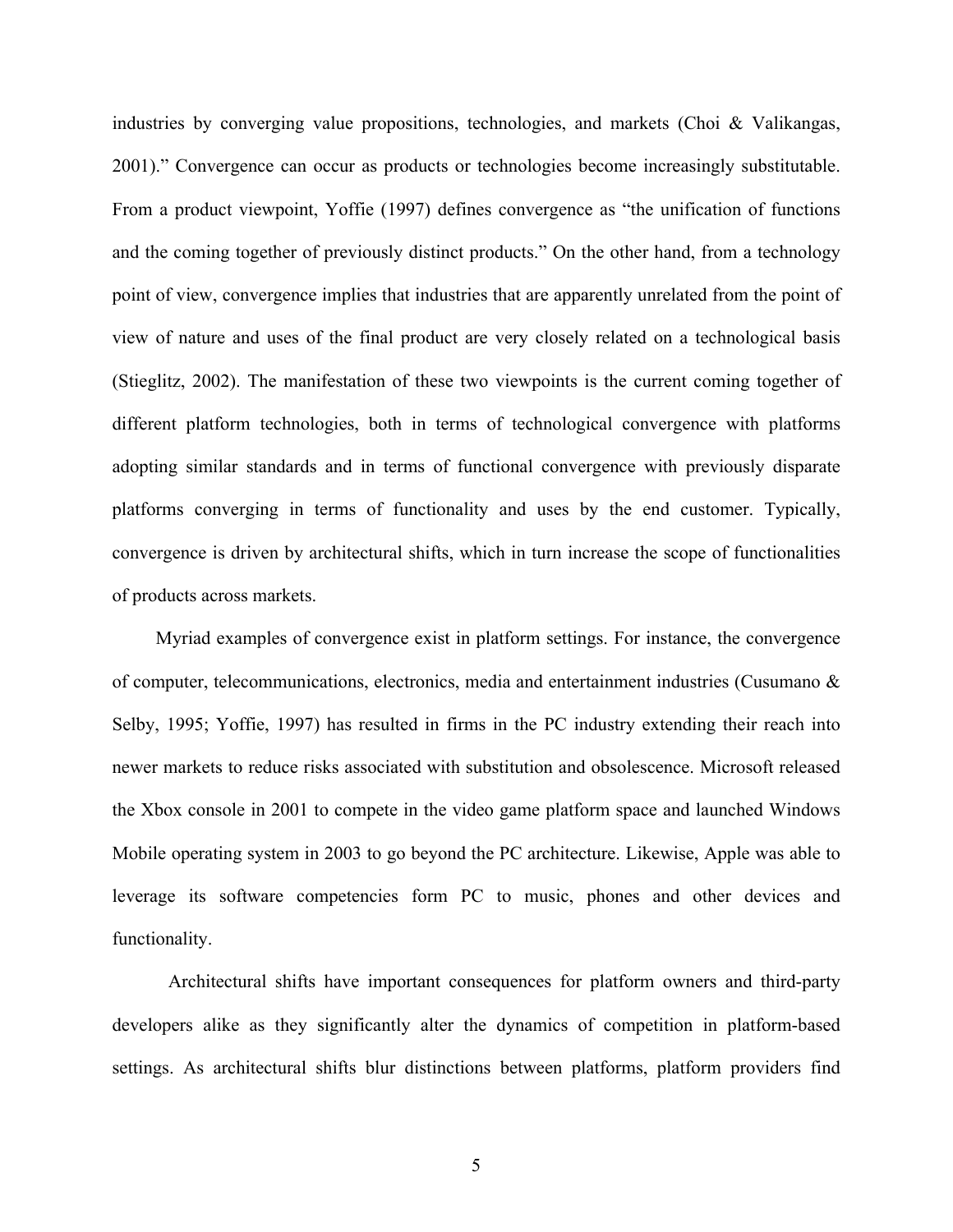themselves competing against firms from other industries. Therefore, platform success during periods of convergence depends to a large extent on how platform firms leverage their existing competencies and developer networks in new settings. Degree of support of complementors play key part during this period of architectural convergence.

Convergence has consequences for third-party developers that support platforms. It presents an opportunity for developers to extend their reach and support multiple platforms that transcend industry boundaries simultaneously. Moreover, in order to compete effectively, they need to adapt to newer platform settings and realign their knowledge and routines to the shifting platform architectures. The ability of developers to migrate to newer platforms depends to a large extent on their prior experience with certain platform architectures. As platforms converge and become architecturally similar, they allow developers to re-use their extant knowledge and portfolio of applications in newer platform settings. Therefore, architectural convergence presents opportunities to developers even locked in to single platform technologies to migrate to similar architectures. They further influence the patterns of migration and the patterns of support extended to platforms. Given these important implications of architectural convergence, platform-based competition can be better informed by understanding how and why developers adapt to different platform architectures and how architectural shifts influence the patterns of support extended by developers. To address these important issues, this study uses the PC and video game sectors (sixth and seventh generation consoles) as the research setting.

Video game consoles have undergone significant technological advancement and these changes have resulted in seven distinct generations of video game consoles. Platforms with similar technological characteristics have been grouped together into same generations by industry observers (Corts & Lederman, 2009). Improvements in technology and the launch of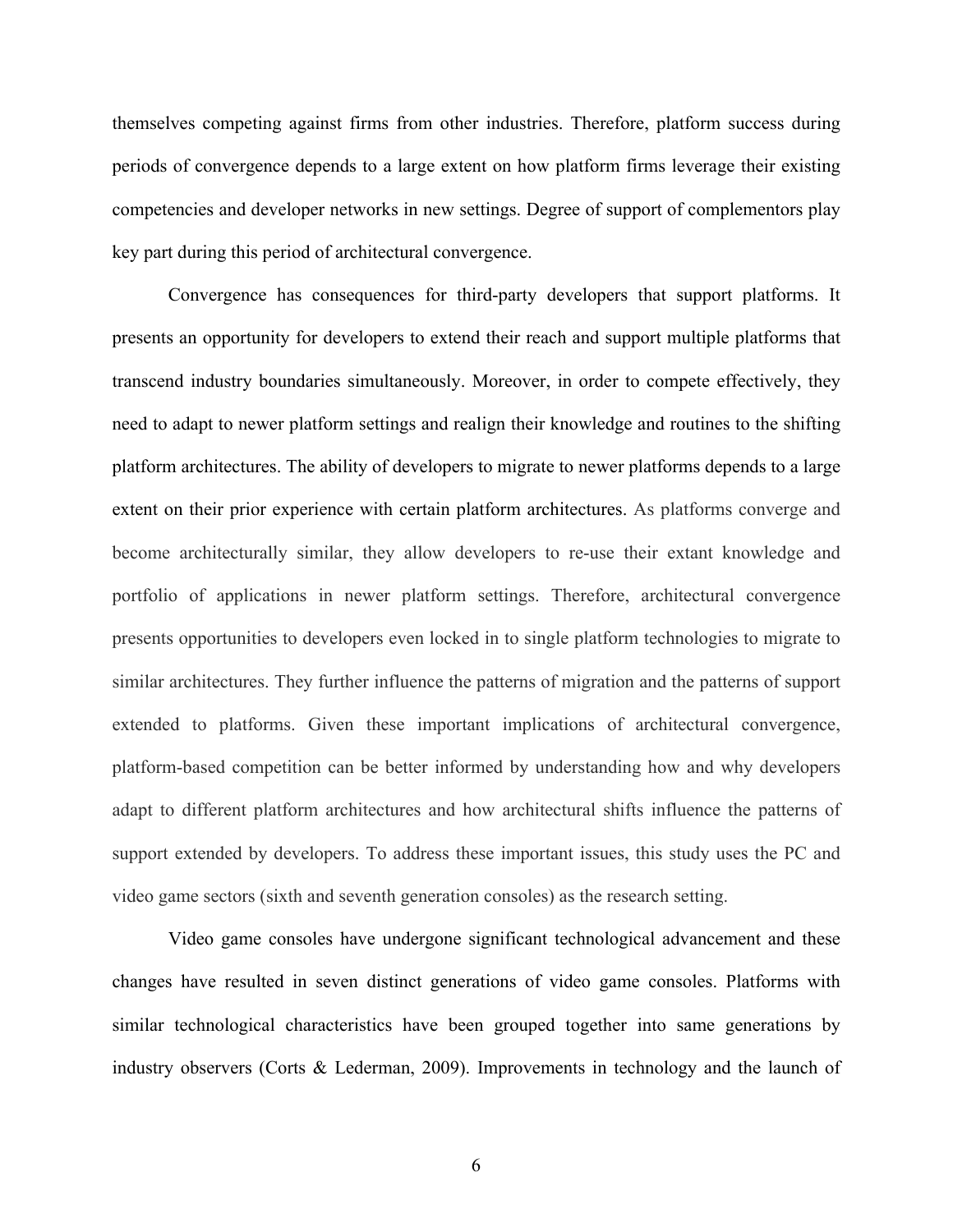new platform generations present newer challenges to developers, as they have to spend considerable time and effort in learning to work with these new platform technologies. Moreover, as video games have transitioned from the sixth to the seventh generation there has been an increased level of convergence between PCs and video game consoles as gaming platforms which further presents challenges for developers in terms of which platforms they choose to support, the sequence of game launch decisions and the type of support they extend to platforms. Figure 1 demonstrates the architectural shift towards convergence in the PC and video game sectors and the evolution of convergence towards mobile platforms as well. As can be seen from the Figure, in the early days of the PC and console platforms (between 1972-2000) each continued to evolve technologically along their own trajectories without any major shift towards convergence. However, since the launch of the sixth generation consoles in 2000 we observe a shift that is driving convergence across these platform boundaries and this shift towards convergence continues to increase as the seventh generation consoles are launched.

{Insert Figure 1 about here}

# **THEORY AND HYPOTHESES**

What explains a developer's choice to launch a new game title or alternatively re-launch (i.e., port) an existing game title to a platform at any given time? We recognize that since different developers perceive and respond to technology changes and architectural shifts differently, there is heterogeneity in when and how they extend support to competing platforms. The conceptual model used in this study draws on studies of firm network positions to understand developers' ability to support platforms through ported or unique ties. We hypothesize how developer embeddedness influences the pattern of support a developer extends to a platform. We, further hypothesize how platform network positions and the extent of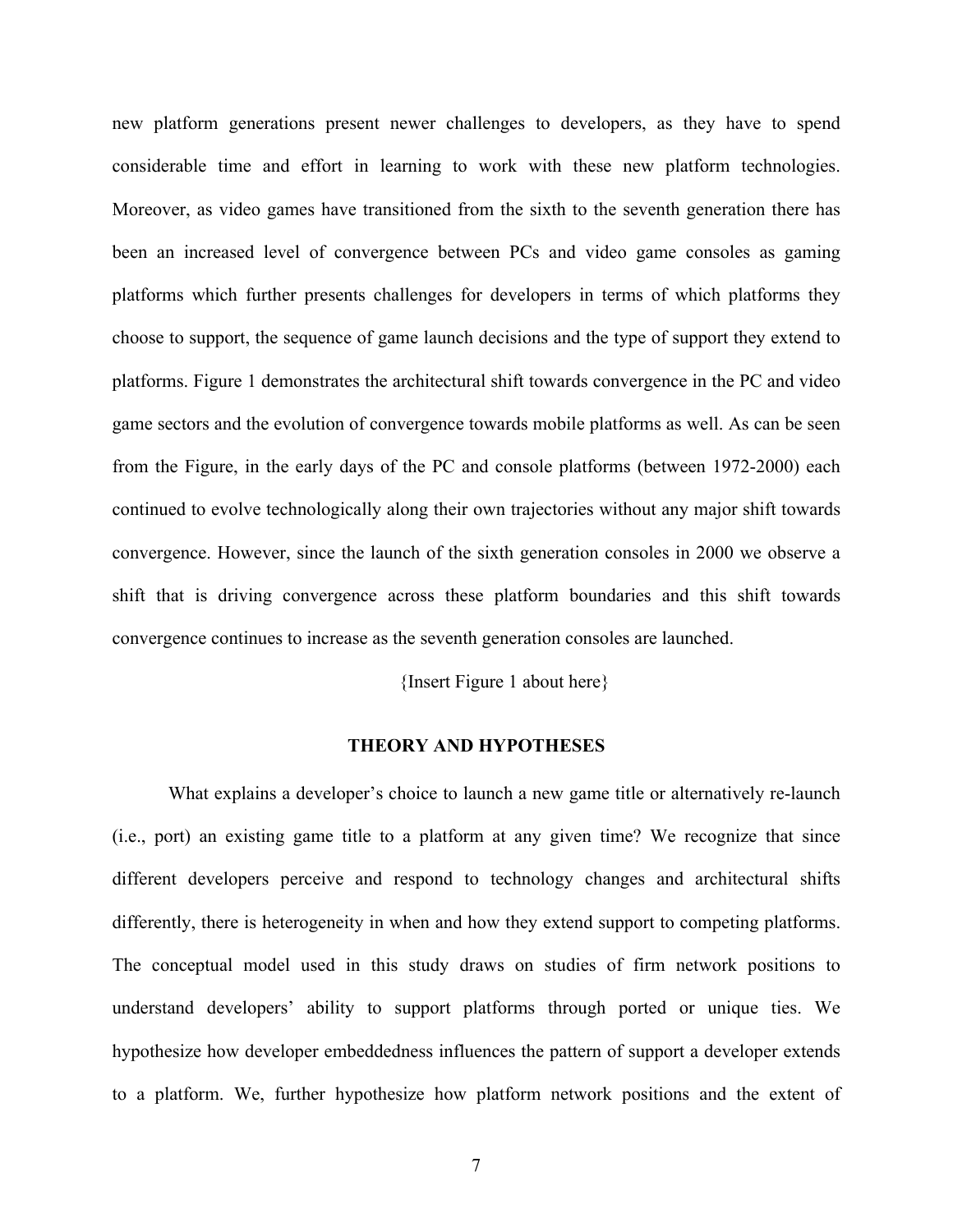relatedness between platforms influences developers' choice with respect to which platform to support through ported ties.

# **Developer Attributes and Platform Support through Ported Ties**

# *Developer Embeddedness*

 A developers' strategy, in addition to its own firm specific capabilities, evolves as a function of its relative network position in the platform-complementor ecosystem. This is in line with network perspective that recognizes the role of a firm's prior network positions in influencing its future strategic choices (Granovetter, 1985; Gulati, 1999; Powell, White, Koput, & Owen-Smith, 2005; Venkatraman & Lee, 2004).

Marsden defines embeddedness as "the exchanges within a group that have an ongoing social structure that operates by constraining the set of actions available to individual actors and by changing the dispositions of actors towards the actions they may take" (1981). Extending this concept, (Uzzi, 1996) in his study of the apparel industry found that the structural embeddedness of a firm influenced its mortality and reduced its ability to adapt to new requirements (Uzzi, 1997).

Within platform-based settings, actions of developers reflect their prior ties and patterns of embeddedness reflect the distribution of titles offered by developers to different platforms (Venkatraman & Lee, 2004). Therefore, a developer is tightly coupled or embedded when its set of software is spread over a small number of platforms; and as such, this developer does not support a large number of platforms. Consequently, more embedded developers are likely to be locked in to a single platform technology. In settings characterized by rapid advances in technology, embeddedness of a developer may be a liability as a developer is locked into its current offerings and is unable to adapt to changing technology requirements. Therefore,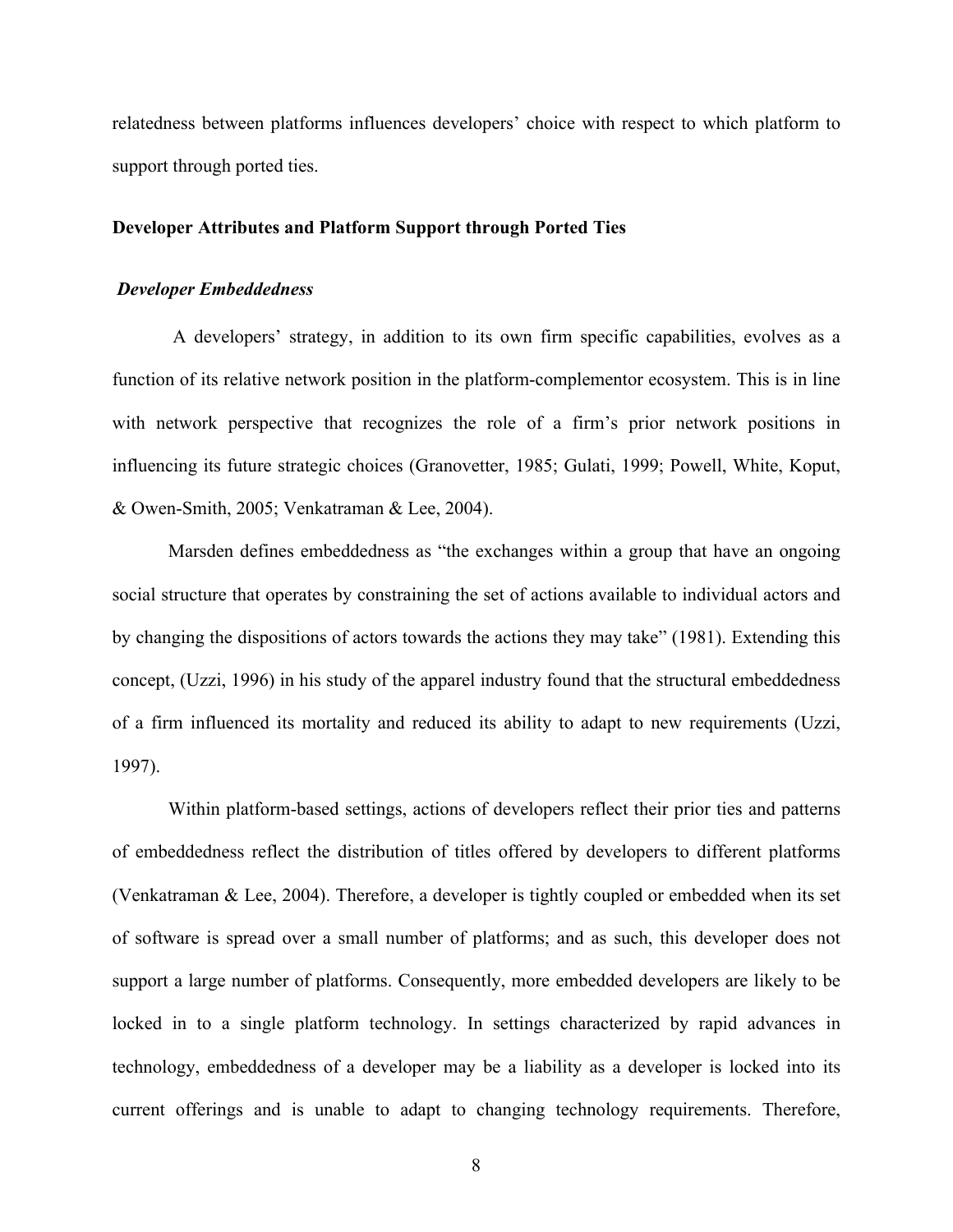embedded developers would be less likely to migrate to newer competing platforms and hence more likely to support platforms with unique game titles rather than ported game titles. Thus:

*H1: The likelihood of support to platforms through ported ties decreases with developer embeddedness.*

# **Platform Attributes and Support through Ported Ties**

# *Platform Centrality*

We now focus on the role of platform centrality in driving a developer's choice to support a platform through ported ties. Network theorists support the view that firms are attracted to more central or dominant actors in a network for reasons of status and legitimacy (Oliver, 1990). Baum & Oliver, (1992) in their study found that day cares were able to increase their legitimacy by partnering with prominent organizations in the community. Similarly, Podolny, (2001) found that the value of connecting to high status partners increased when there was high alter-centric uncertainty i.e. when there is a high amount of uncertainty regarding the quality of the output of the product brought to the market. Other studies have also focused on how ties with dominant actors influences performance outcomes (Ahuja, 2000b; Stuart, 2000b; Zaheer & Bell, 2005). These findings are consistent with the idea of network evolution through the "rich-get-richer" mechanism whereby the most dominant actors continue to attract new links (Barabási, et al., 2002).

Within platform-based settings, indirect network effects manifest through strong positive feedback (Arthur, 1989; Katz & Shapiro, 1994). Third-party developers would be likely to be attracted to more dominant platforms as they offer the biggest potential market for their games (Venkatraman & Lee, 2004). In addition, to benefit from positive feedback and increasing returns (Shapiro & Varian, 1998), developers are more likely to link to dominant platforms first. Therefore, as new technologies evolve and attain dominant positions, developers are more likely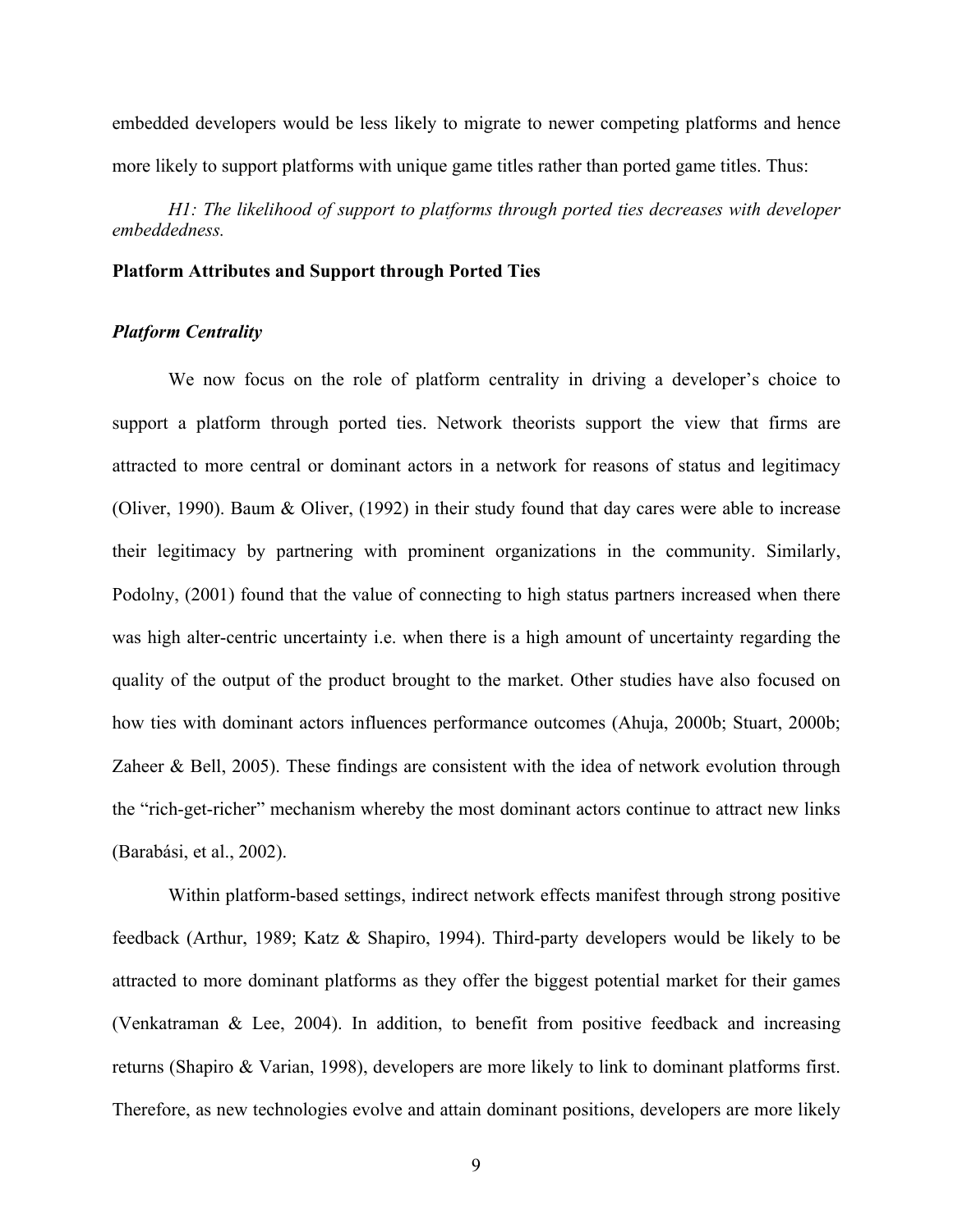to migrate to them first and support them through unique titles. On the other hand, they will be more likely to migrate to less dominant platforms later once the future viability of these platforms has been determined. Moreover, in order to benefit from the superior market positions enjoyed by dominant platforms, developers would be more willing to advance their know-how along the technological trajectory of the dominant platform and support them through unique titles. On the other hand, they would be more inclined to look for opportunities to reapply their existing know-how to less dominant platforms. Therefore:

*H2: The likelihood of support to platforms through ported ties decreases with platform centrality.*

# *Platform Porting Centrality*

The next assertion, which also concerns the logic of attachment of a developer to a particular platform offers an alternative explanation to the platform centrality argument made above. Most prior studies within the platform literature have focused on the impact of direct network effects or the market positions of the platforms to explain why developers link to them (Arthur, 1989; Venkatraman & Lee, 2004). However, such explanations do not provide insight into how exogenous factors such as changes in the game development process and the actions of competing developers influence the attachment behavior of third-party developers to platforms.

Recent studies attempting to study the dynamics of network formation and evolution have focused on the rationale for attaching to various actors above and beyond the logic of attachment based on the "rich-get-richer" mechanism whereby actors are most likely to link to partners with the highest ex-ante links (Barabasi, 2002). For instance, Powell, White, Koput, & Owen-Smith (2005) propose an alternative explanation based on the logic of following the trend – here the actors observe others and attempt to match their actions to the dominant pattern of the overall population (White, 1981; DiMaggio and Powell, 1983). The pressure to follow the trend is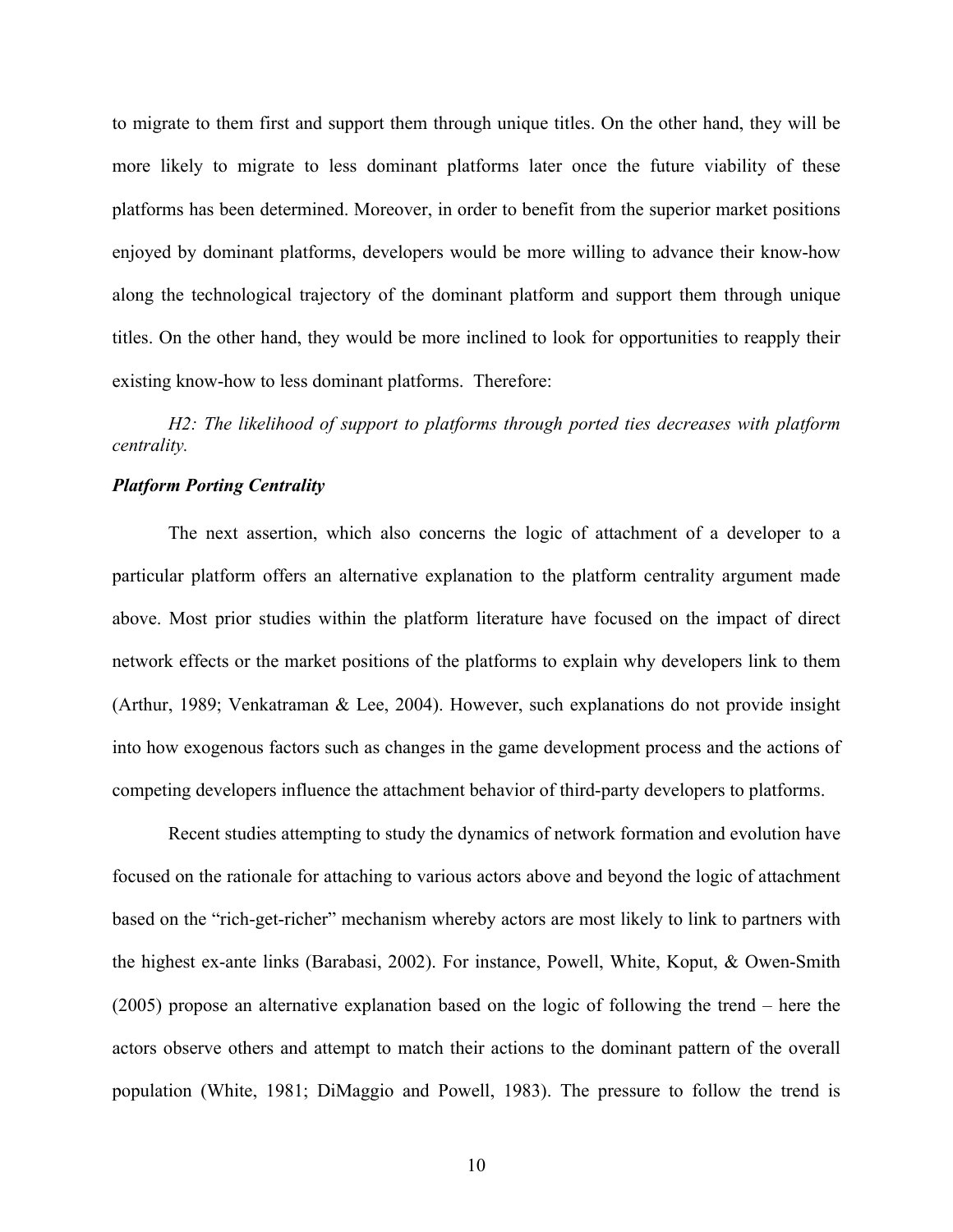derived from a sense of necessity to keep pace with others by acting appropriately and also arises from participants reacting in similar ways to common exogenous factors (Powell, White, Koput & Owen-Smith, 2005).

Within platform-based settings developers are often likely to respond to the actions of their competitors and attachment bias based on the follow-the-trend logic are likely to accrue through two mechanisms. One, as platform architectures have shifted towards convergence due to the increased availability of common third-party standards and middleware, large developers such as Electronic Arts have sought to exploit such technologies to re-release their popular game titles across multiple gaming platforms. Therefore, to keep pace with the increasing competition, competing developers are also likely to be under increasing pressure to leverage the shifting platform architectures to port their existing titles to newer platforms. Two, in addition to increasing the extent of porting, "follow-the-trend" pressures are also likely to determine which platform a developer is most likely to port to. Developers would be more inclined to port first to the platforms that their competitors are porting to as it is likely to reflect the ease of porting to a platform and also the popularity of the platform. Therefore, this study argues that developers would be most likely to port to the platform that already has the most number of ported ties. Thus:

*H3: The likelihood of support to platforms through ported ties increases with platform porting centrality.*

# *Platform Architectural Distance*

Research on alliances and networks has focused on how firms choose alliance partners and one basis for alliance formation capabilities is learning from prior experience (Gulati, 1999). Firms are driven by routines and once routines become established, firms engage in similar sets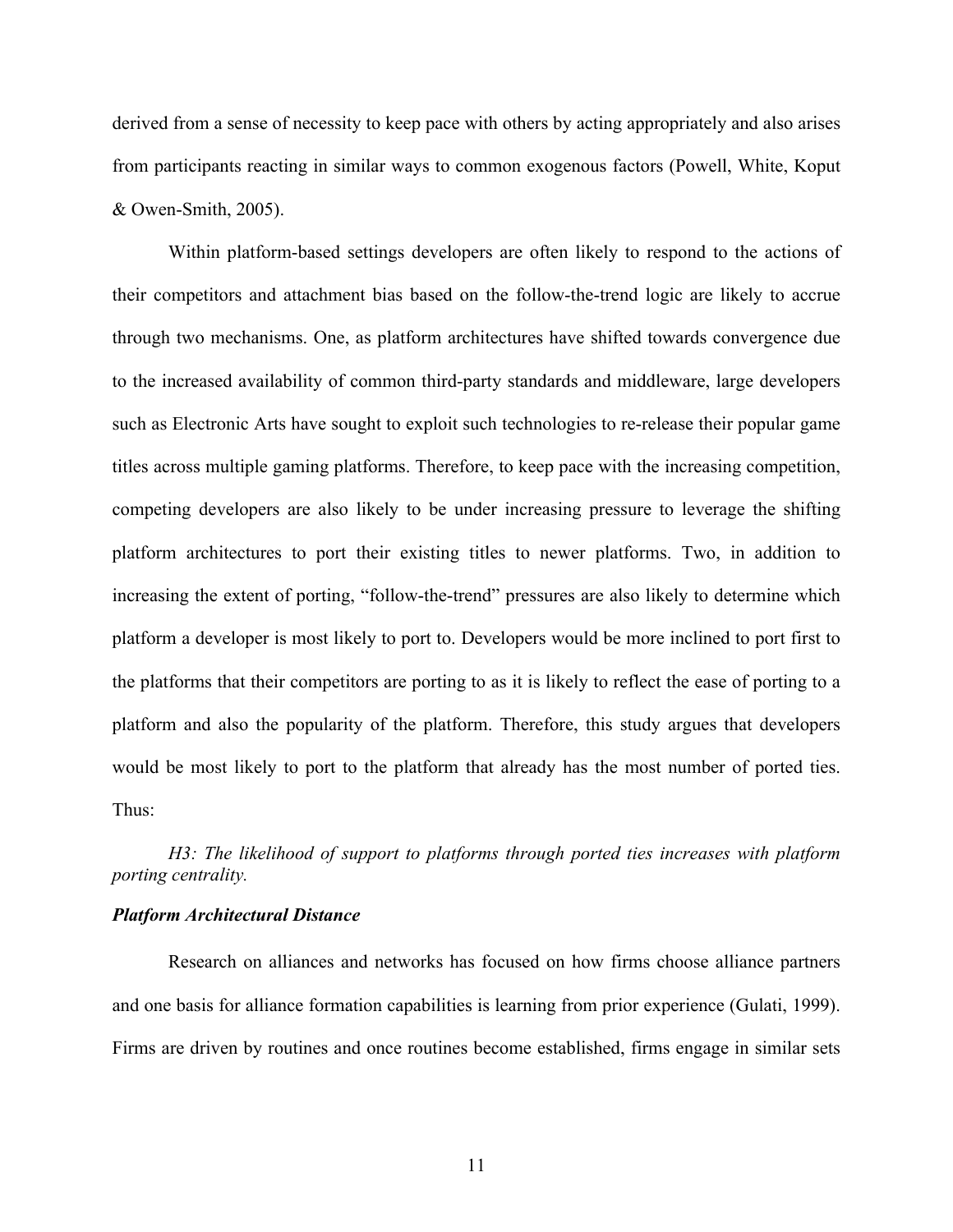of activities repeatedly that reinforce those routines (Nelson & Winter, 1982) and hence are likely to form ties with actors they had linked to in the past (Gulati, 1995b).

The importance of uncertainty mitigation in partner selection has been emphasized in much of the research on alliances. Previous research has demonstrated that firms observe partner attributes to reduce capability uncertainty and observe network attributes to reduce partner reliability uncertainty (Gulati, 1995a; Gulati, 1999; Shipilov, Rowley, & Aharonson, 2006). To reduce uncertainty associated with their partners, firms were likely to form ties with their past partners and their partners' partners, thereby creating stable networks of ties (Chung, Singh, & Lee, 2000; Gordon Walker, Kogut, & Shan, 1997; Li & Rowley, 2002; Podolny, 1994). For instance, (Podolny, 1994) showed that in markets with high uncertainty, investment bankers tended to interact with those they had worked with in the past.

In platform markets with no formal contractual agreement between platform providers and complementors, extent of partner reliability is likely to be low. Instead, in making their choices, third-party developers are more likely to rely on cues that allow them to reduce their uncertainty with respect to their partners' capabilities. Therefore, in order to reduce uncertainty associated with new platforms, the propensity of developers to form ties with platforms that are architecturally similar to platforms that they have previously supported is likely to be high. Since understanding the architecture of platforms and the associated APIs is crucial to working with these platforms, developers spend considerable time and resources in learning and understanding the platform architectures and APIs. Although platforms typically have their own set of APIs, there are often overlaps in the API sets of platforms. The extent of overlap in their APIs influences the degree of similarity between platforms. When the extent of overlap between platforms is high, developers can support multiple platforms through their offerings with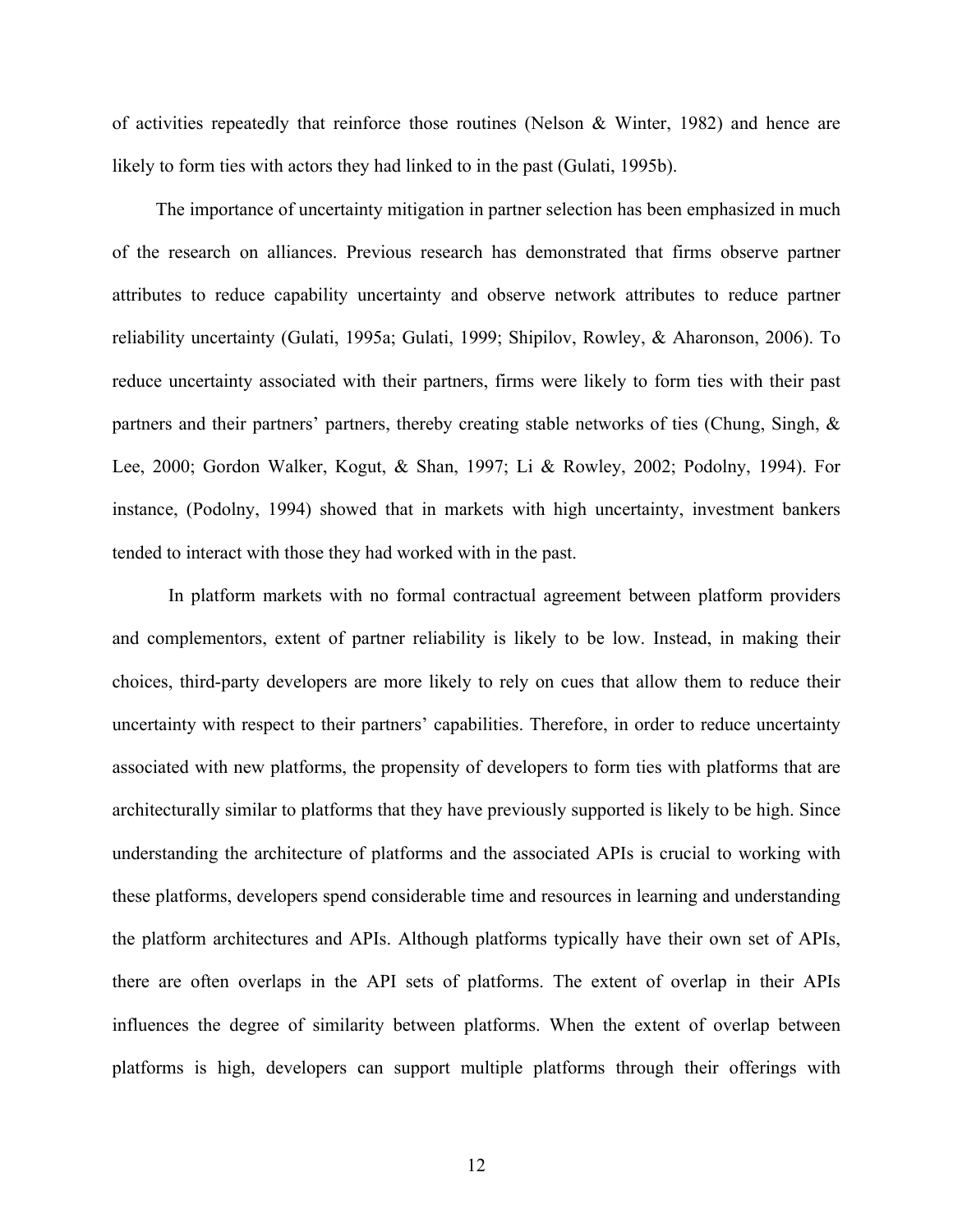minimal costs and maximum resource-based synergies (Tanriverdi & Lee, 2008). On the other hand, when a new platform is launched that is architecturally distinct from existing platforms, to reduce the uncertainty associated with the new architecture, developers have to invest significant resources in renewing their know-how and design skills to match those required for the new platform (Nobeoka & Cusumano, 1997).

Therefore, as the architectural similarity between platforms increases, it provides developers with opportunities to reapply their existing knowledge base and exploit resourcebased synergies (Meyer & Seliger, 1998). This, therefore, affords more opportunities for developers to be able to re-use their software code, and routines and thus "port" their applications to new settings with minimum modifications (Baldwin  $\&$  Clark, 1997). Therefore:

# *H4a: The likelihood of support to platforms through ported ties decreases with platform architectural distance.*

During periods of uncertainty, firms seek partners that allow them to mitigate this uncertainty (Beckman, Haunschild, & Phillips, 2004). As a result, when uncertainty is high, firms seek to reinforce their existing relationships and their embeddedness increases. In platform markets, as developers learn the know-how/routines associated with a platform, they are likely to get more embedded in that platform and are hence, unlikely to migrate to new platforms. However, as newer platforms are introduced that adopt common standards and have an increasing overlap in their architectures and APIs with existing platforms, it reduces uncertainty and provides opportunities for developers to adapt quickly to new settings and reapply their knowledge and applications. As a result, even previously embedded developers would find it easier to migrate across platforms and support them through ported ties. Therefore, this study theorizes the role of platform relatedness as a moderator of the relationship between developer embeddedness and likelihood of support through ported ties: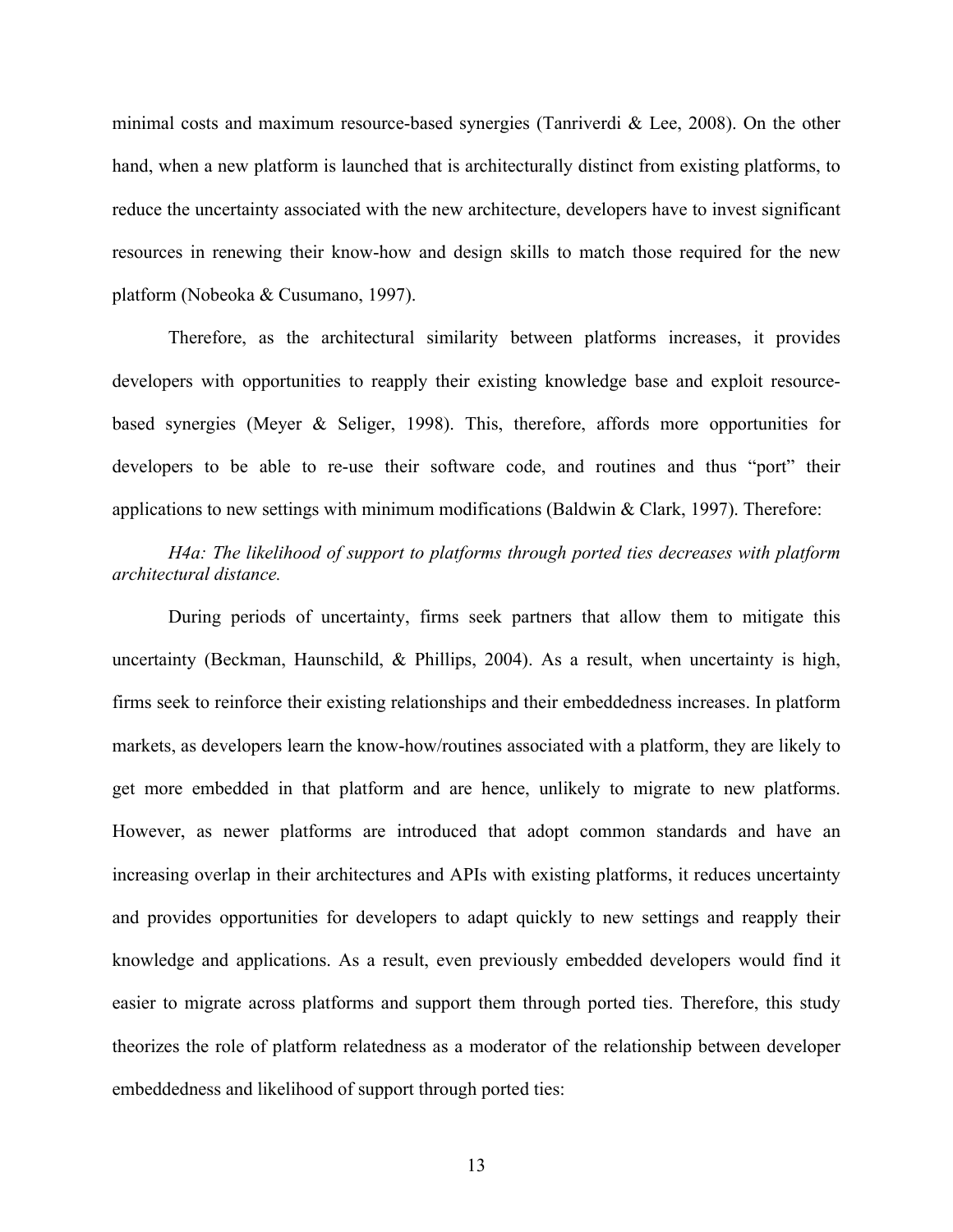*H4b: The impact of complementor embeddedness on likelihood of support through ported ties increases with platform architectural distance.*

#### *Platform Genre Distance*

Previous research on alliances and networks has demonstrated the extent of partner similarity to an actor's earlier partners as an important determinant of partner choice (Gulati, 1995a; Gulati, 1999; Shipilov, Rowley, & Aharonson, 2006). The following assertion also concerns the role of partner similarity in platform choice but with an important distinction from the platform architecture distance made above.

In platform-based settings characterized by both direct and indirect effects, developer choices are often driven by both architectural and market-based choices. While developers are more likely to want to support platforms that are architecturally similar to platforms they have supported previously, their choice of platform is also likely to be driven by the extent to which the platforms support similar customer markets (Cottrell & Nault, 2004; Tanriverdi & Lee, 2008). Under this argument, platforms are more similar from a market point-of-view rather than from an architectural point-of-view.

Within gaming platforms, the market similarity of platform stems from the extent to which they overlap in terms of the game genres they support. Platforms that support a similar variety of genres are more likely to cater to a similar user base than those platforms that support a different set of genres. Therefore, the choice of porting is often likely to be governed by the user base of the platform. For instance, in the early days of the PC and video game industry, PC games were primarily in the first person shooter category while that genre had a relatively smaller market among consoles. As a result, developers acquired fewer synergies by porting first person shooter games to consoles. On the other hand, by migrating and porting their existing game titles to platforms with the greatest degree of genre overlap, third-party developers can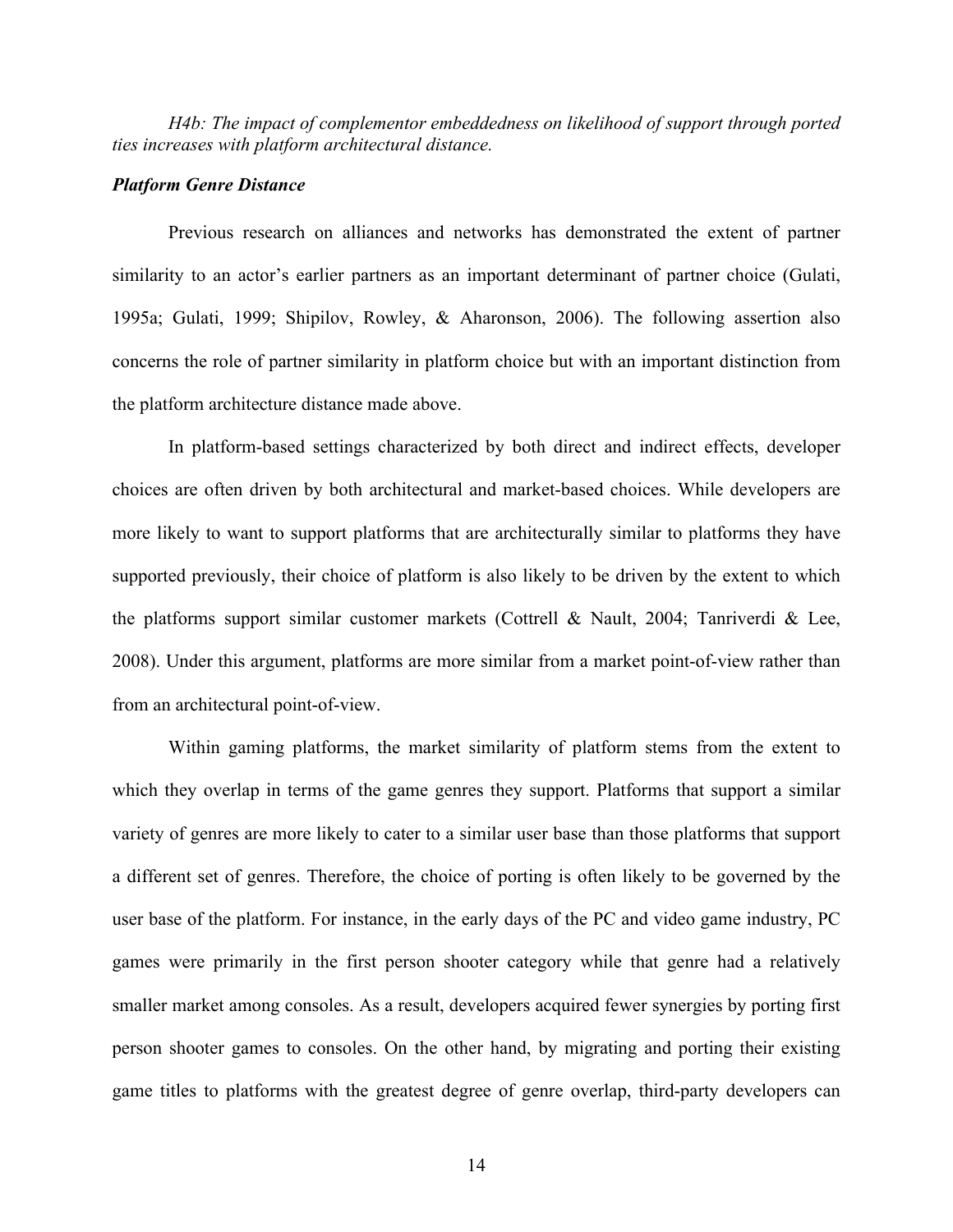achieve better synergies by serving the multiple product needs of a similar customer base. Therefore:

*H5: The likelihood of support to platforms through ported ties decreases with platform genre distance.*

# **METHODS**

# **Research Setting**

This paper studies the network of platform-complementor interactions in the U.S. home videogame and PC sectors from January 2000 to December 2008. This time period allowed us to focus on the time-varying changes in the patterns of support extended to platforms by third-party developers during the transition from the sixth generation to the seventh generation. As discussed previously, the transition of video game platforms from the sixth to seventh generation saw an increased convergence between PCs and video game platforms and their ecosystems of game developers. In addition to the PC, all the major platform players active during this time period were included, namely: Sony, Microsoft and Nintendo and their six platforms spanning the two generations: Playstation 2 (PS2), Xbox, GameCube (GC), Xbox 360, Wii and Playstation 3 (PS3).

# **Data**

The data for this study was obtained from multiple sources. The primary source of data was the website www.gamespot.com. A list of every game developer that has ever launched a game for a platform during the time period of the study (January 2000-December 2008) was compiled and we arrived at 316 developers. Since the intent of this study is to understand the platform choices that developers make over time, every game title that was released by every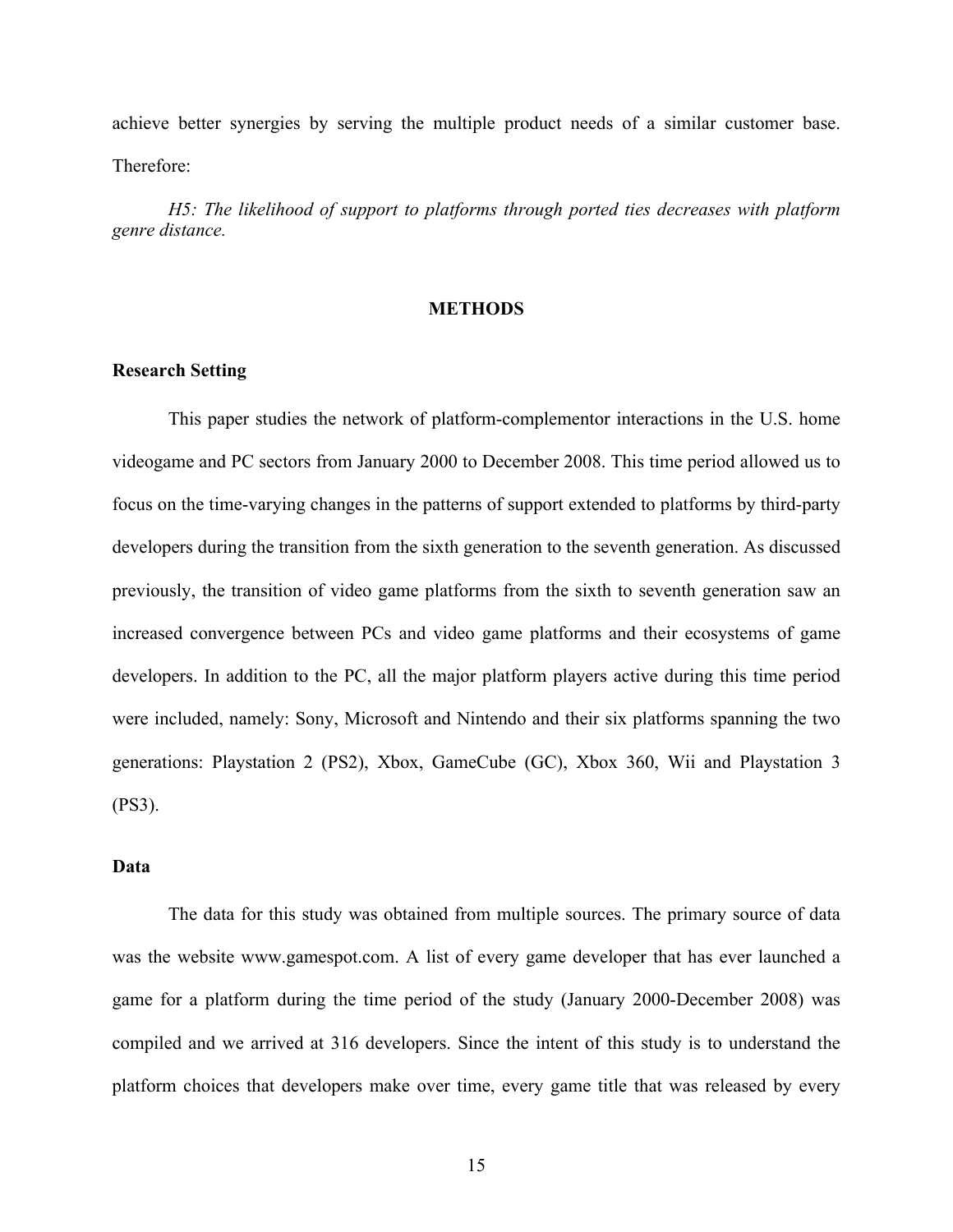developer for every console during the time period of the study was considered. Thus, the primary database used in this study consists of a unique data set of platform, developer and game title combinations for 7 platforms, 316 game developers and 3799 game titles. A tie between a developer and a platform was then coded as each game title launched by the developer on the platform. We further captured the sequence of launch of game titles to determine whether a game title was unique to a platform or ported from a competing platform. The data was further validated with the lists provided on the website www.ign.com. An observation was included only if it was consistent across both websites to ensure robustness and validity to the quality of the data.

#### **Data Analysis**

## *Construct Operationalization*

*Pattern of support.* The dependent variable – a developers' choice to support a platform through either ported ties or unique ties was defined as categorical and time varying. Each time a developer made a decision to launch a game for a platform, they could choose to launch a unique game title for the platform or they could choose to port an existing title to the platform. Moreover, when porting an existing title they needed to decide which platform to port the title to first. Therefore, in the situation that a developer decided to port a game title to a platform,  $y_{ij, t}$ equaled1 if developer *i* on date *t* ported a game title to console *j*, where console *j* is a console in developer *i*'s choice set  $J_{it}$ . For the remaining consoles in the developer's choice set,  $y_{ij}$ , t equaled 0. In addition, the option to launch a unique title was also included in the developer's choice set and took a value of 0 when a developer ported an existing title. On the other hand, when a developer launched a unique title on a platform, that option in the choice set equaled 1 and all the other platform choices  $y_{ij, t}$  in the developer's choice set equaled 0. For example, when Electronic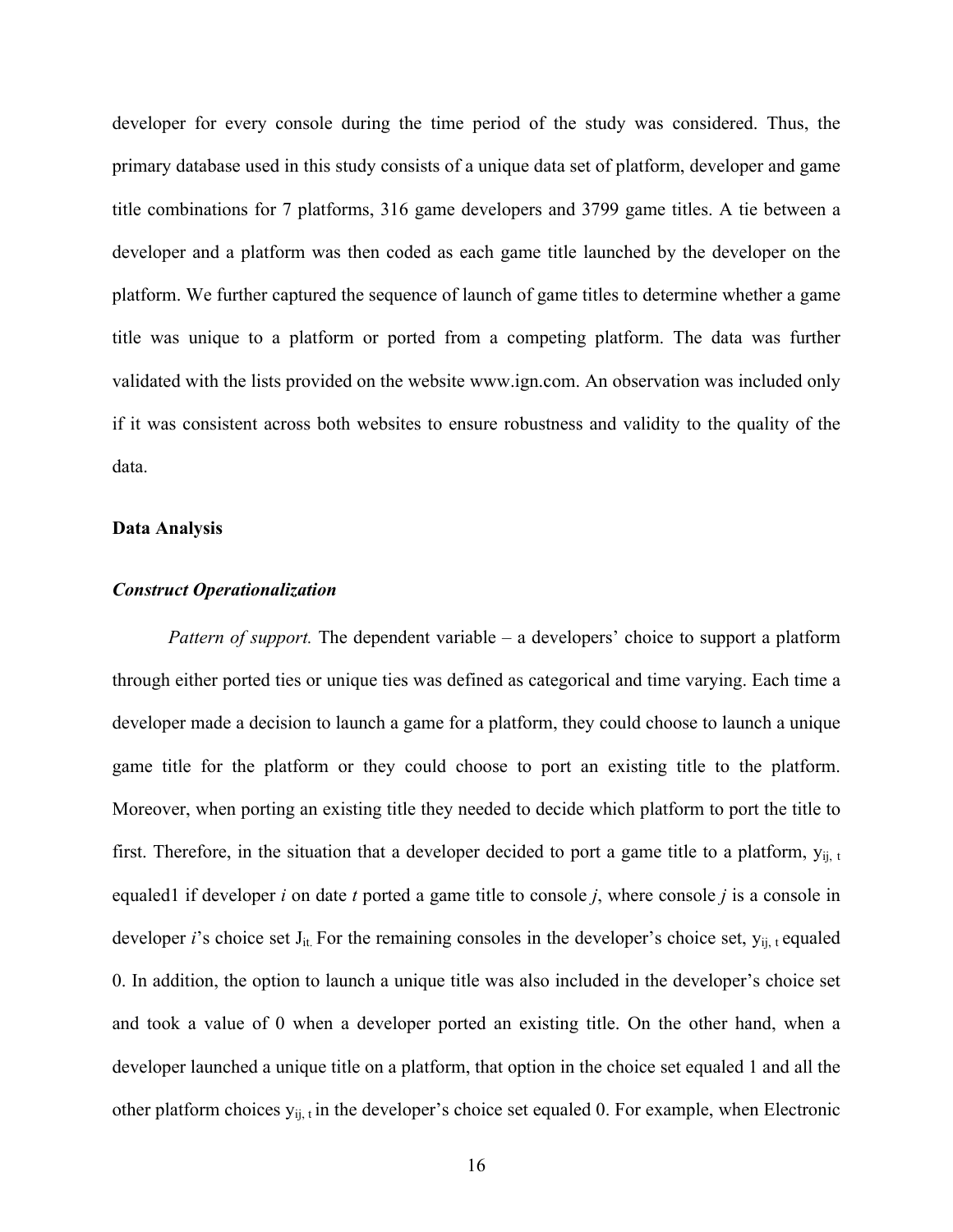Arts launched the Madden NFL 2002 in August 2001, it launched it as a unique title on Sony PS2. Therefore, the choice of support through a unique tie in the developers' choice set was assigned a value of 1 and the remaining platforms (PC, GC and Xbox) in the developer's choice set equaled 0. For the next release of Madden NFL 2002, Electronic Arts had the option of porting the game to the PC, GC or Xbox platforms. Therefore, PC, GC and Xbox formed the developers' choice set in that time period. Note that PS2 was not part of the choice set anymore as the title had already been launched as a unique tie on it. Since Madden NFL 2002 was ported to the Xbox console in October 2001,  $y_{ij,t}$  for Xbox equaled 1 and was 0 for GC and PC. Also, since Madden NFL 2002 for Xbox was a ported title, the unique tie option in the choice set equaled 0. As demonstrated in the example, the choice set available to a developer did not remain constant. As new platforms were launched over time, the choice set available to the developers increased. For instance, when the Xbox360 was launched in November 2005, the choice set available to developers after that time period increased as it now included the Xbox360 as well.

*Developer Embeddedness.* Developer embeddedness was defined using Uzzi's (1996) and Venkatraman and Lee's (2004) measure of first-order coupling. Developer embeddedness was  $\sum_j (P_{ij, t})^2$  where  $P_{ij}$  was the proportion of titles launched by developer *i* on platform *j* at time period *t*. A value of 1 implied that all of a developer's titles were launched for a single platform while a value close to 0 implied that a developer's offerings were spread across multiple platforms.

*Platform Centrality.* Each game title launched by developer i on platform j was coded as a tie. Platform centrality at time t was then defined as the cumulative number of titles available for platform j divided by the total number of titles in the platform-complementor network.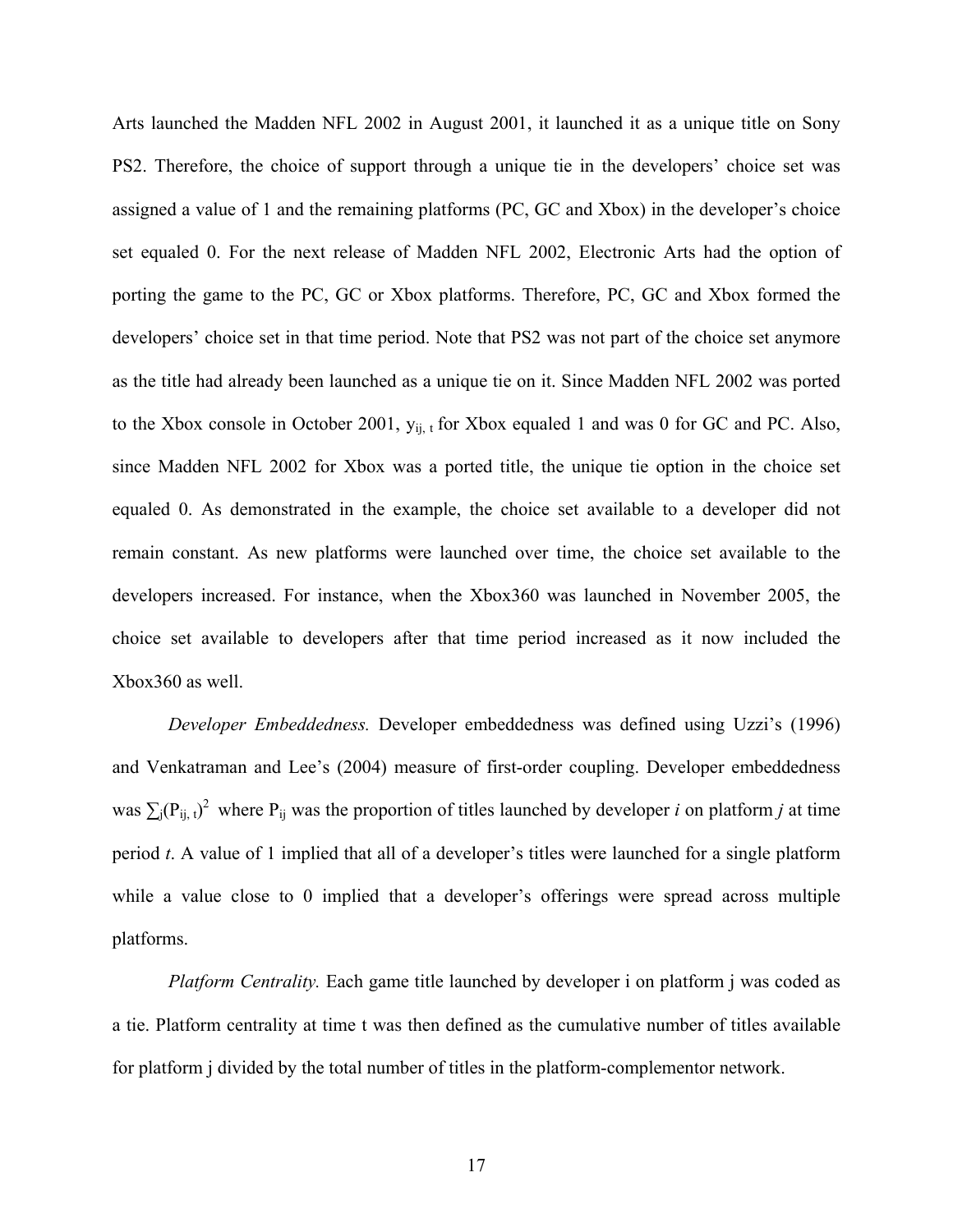*Platform Porting Centrality.* This measure sought to capture the extent to which the dominant porting trend at time t influenced a developer's choice to port to a platform. Platform porting centrality at time t was defined as the number of ported titles for platform j divided by the total number of ported titles in the platform-complementor network.

*Platform Architecture Distance.* The platform architecture distance measure reflected the impact of a developer's prior architectural choices on their subsequent porting decisions. The first platform that developer *i* launched a game title on was defined as the source platform *k* and the platform that the developer chose to port the same game title to was the target platform *j*. Platform architecture distance was defined as the distance in the platform environments of the source platform *k* and target platform *j*. Differences in hardware, OS and platform APIs and development environments were used to compute the architectural distance between platforms in two steps. In Step 1, the total distance between the hardware and OS and the total distance between the development environments and APIs between each set of platforms was computed as:

Hardware<sub>(ik)</sub> = (0.2)  $\sum$ (Hardware and OS differences) and

 $API_{(ik)} = (0.2) \sum (Dev. Environment and API differences)$ 

Here, j denotes the source platform while k denotes the target platform. Also, each component within the hardware and OS differences and within the API and development environment differences was assigned equal weights of 0.2.

In Step 2, the aggregate platform architecture distance measure was computed and is defined as:

Platform Architecture Distance = 
$$
w_{jk}
$$
(Hardrware<sub>jk</sub>) +  $w_{jk}$ (API<sub>jk</sub>)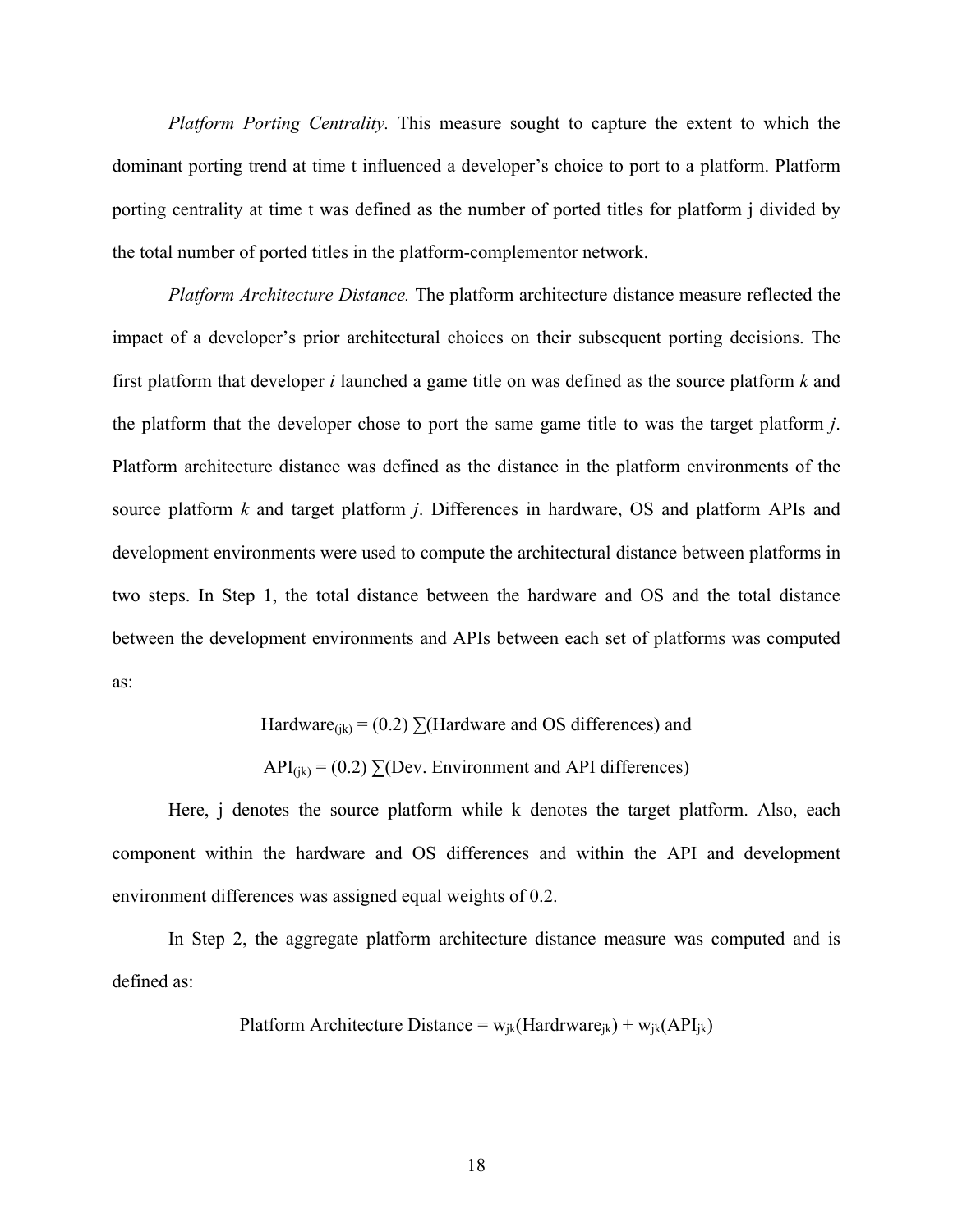Here,  $w_{ik}$  is the weight assigned to hardware/OS and API/development environment differences. Specifically,  $w_{ik}$  was assigned values of 0.8-0.9 for the API and development environment differences and values of 0.1-0.2 for the OS and hardware differences. Two alternative schemes were also used to measure Hardware<sub>ik</sub> and  $API_{ik}$ . In the first measure Hardware<sub>ik</sub> and  $API_{ik}$  were assigned a value of 0 or 1 depending on whether the source and platform were based on the same standards. The alternative weighting scheme used a more nuanced measure of the differences across platforms – Hardware<sub>ik</sub> and  $API_{ik}$  were assigned a weight of 0 if the source and target platform were based on the same standards, a weight of 0.5 if they were based on similar yet different standards and a value of 1 if they were based on completely different standards.

*Platform Genre Distance.* Platform genre distance was a variable introduced to measure for the impact of the product market relatedness of the source and target platforms. It was defined as the difference in the proportion of titles in genre *g* of the game between the source platform *k* and target platform *j* in time *t*. This measure captured the extent to which developers' were more likely to port game titles to platforms that had the most similar portfolio of games to the target platform.

*Developer Age.* Developer age was defined in months at release date *t* of the game title as the difference between date t and the date of developer *i*'s first release of a game title.

*Developer Centrality.* Each game title launched by developer *i* on platform *j* was coded as a tie. Developer centrality at time t was then defined as the cumulative number of titles available released by developer *i* divided by the total number of titles in the platformcomplementor network.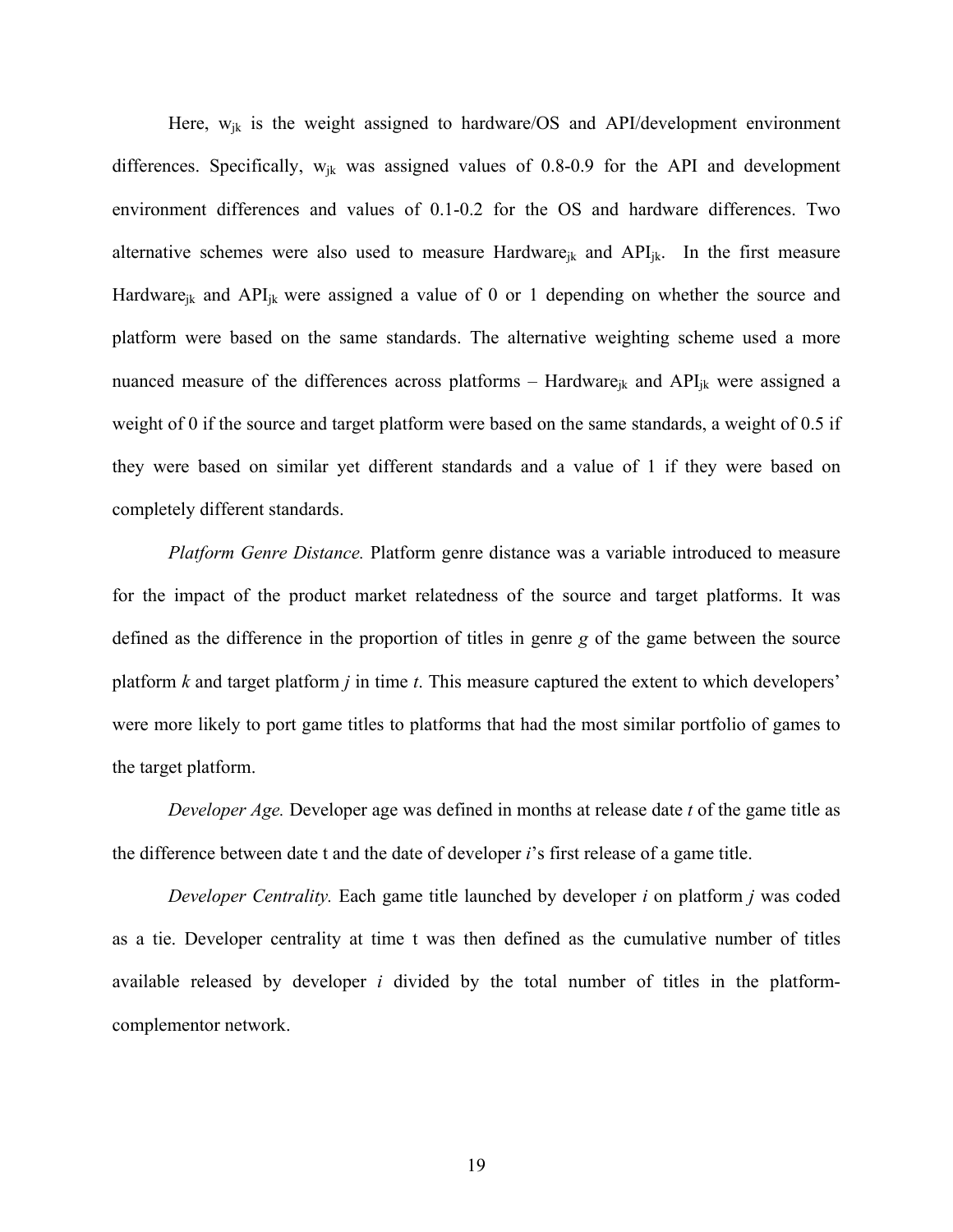*Platform Age.* Platform age for target platform *j* was defined in months as the difference between the release date *t* of a game title and the launch date of the console.

*Platform firm fixed effects.* The seven platforms that were the focus of this study were launched by three firms – Microsoft (PC, Xbox and Xbox360), Sony (PS2 and PS3) and Nintendo (GC and Wii). Firm level dummy variables were introduced for the source platform *k*  to control for firm specific differences on the likelihood of porting to competing platforms.

# **Nested Logit Model for Support through Ported Ties vs. Unique Ties**

The unit of analysis for this study was a developer's choice to support a specific platform through the launch of unique or ported game titles. Thus, the econometric approach used was the nested logit model (Ben-Akiva, 1973). The nested logit model is an extension of the most commonly used choice model – the multinomial logit model (McFadden, 1986). This model is commonly used when the dependent variable consists of a choice from an unordered set of alternatives and the choice is a function of both the attributes of the alternatives in the choice set (alternative specific variables) and also the attributes of the individual making the choice (case specific variables).

Another useful attribute of the nested logit model is the ability to model the "no-choice option". An important motivation for including this "no-choice" option in studies is that it is a signal of a preference structure where an individual making a choice has an option of not selecting any of the alternatives offered to them. For instance, consider the situation where an individual makes a choice out of three options. The nested logit model would regard the two alternatives A and B as closer substitutes than the no-choice option. Therefore, any increase in the probability of choosing option A will result in a larger decrease in the probability of choosing B than in the probability of choosing the no-choice option (De Blaeij, Nunes, & Van, 2007).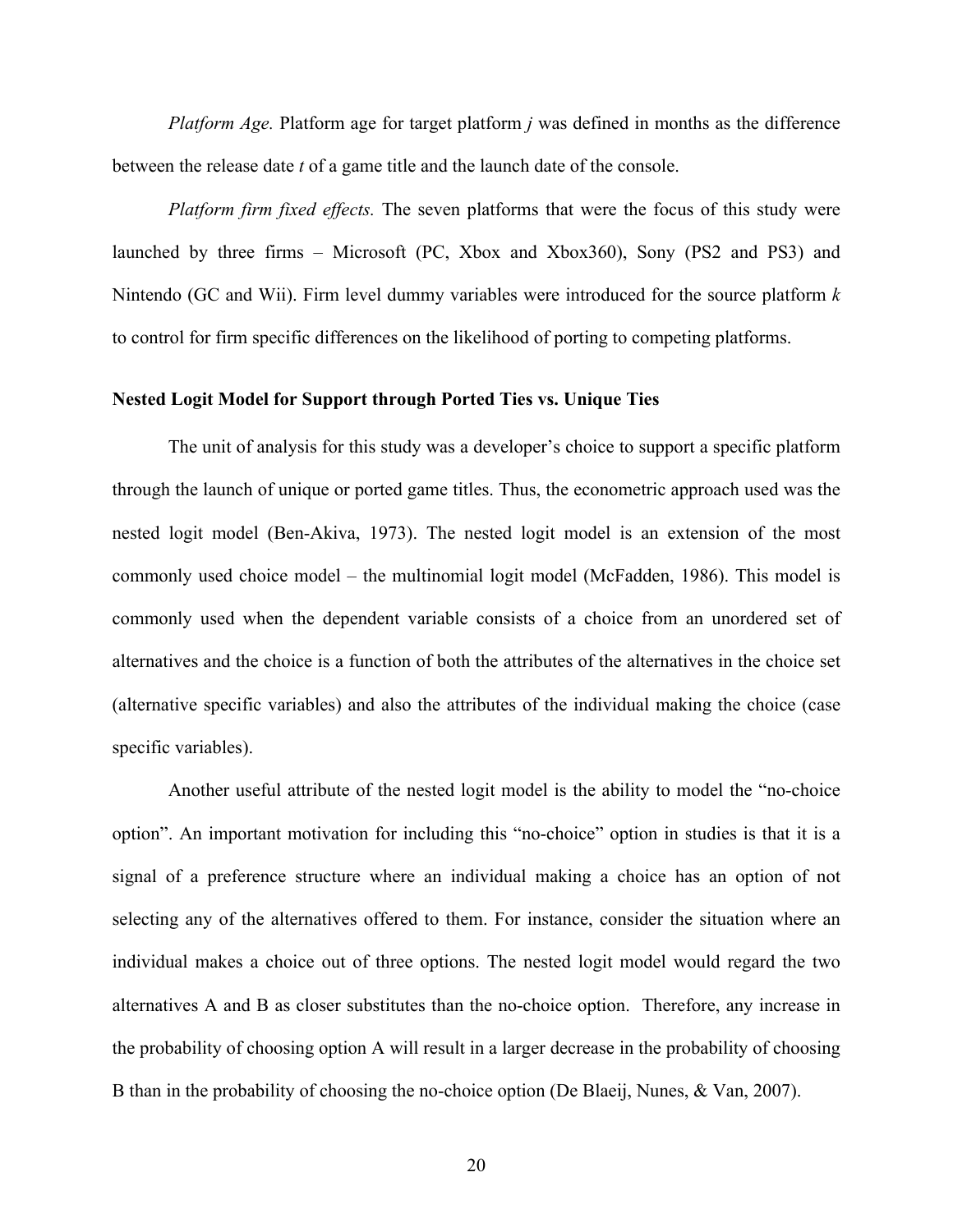In this study, the goal was to understand how developer attributes and platform attributes influence a developers' choice to support a platform through either ported ties or unique ties. This study, also, further sought to explain which platform a developer was most likely to choose once the decision to port was made. Modeling the developer's choice as a nested logit model was appropriate for two key reasons: first, the nested logit model allowed the modeling of a developer's choice of support as a function of both the alternative specific (platform specific) variables and case specific (developer specific) variables. Second, in the context of this study, the no choice option was akin to the option of the developer choosing not to port an existing title to a platform and instead launch a unique title for the platform. This formulation allowed analyzing the entire data set of game-developer-platform combinations to understand why developers were more or less likely to port their existing titles and if they decided to port, which platform they were most likely to choose to port to. Under this formulation of developer choice, the likelihood that a developer i chose to port to platform j was defined as:

*Prob*(dev *i* chooses platform *j* to port)=*Prob*(*i* chooses *j*|*i* chooses to port)\**Prob*(*i* chooses to port)

Here, the probability of developer i choosing to port was a function of the developer specific attributes and the probability that developer i chose to port to platform j was a function of the platform specific attributes. In this study with the choice to support platforms through unique ties (the no choice option in this study), the nesting structure allowed the platformspecific attributes for the support through unique tie choice to drop to zero. The nesting structure used in this study is shown in Figure 2.

The data sample for this study consisted of 3599 unique developer-title-platform combinations. The estimation sample included all of the consoles not chosen in each of the 3599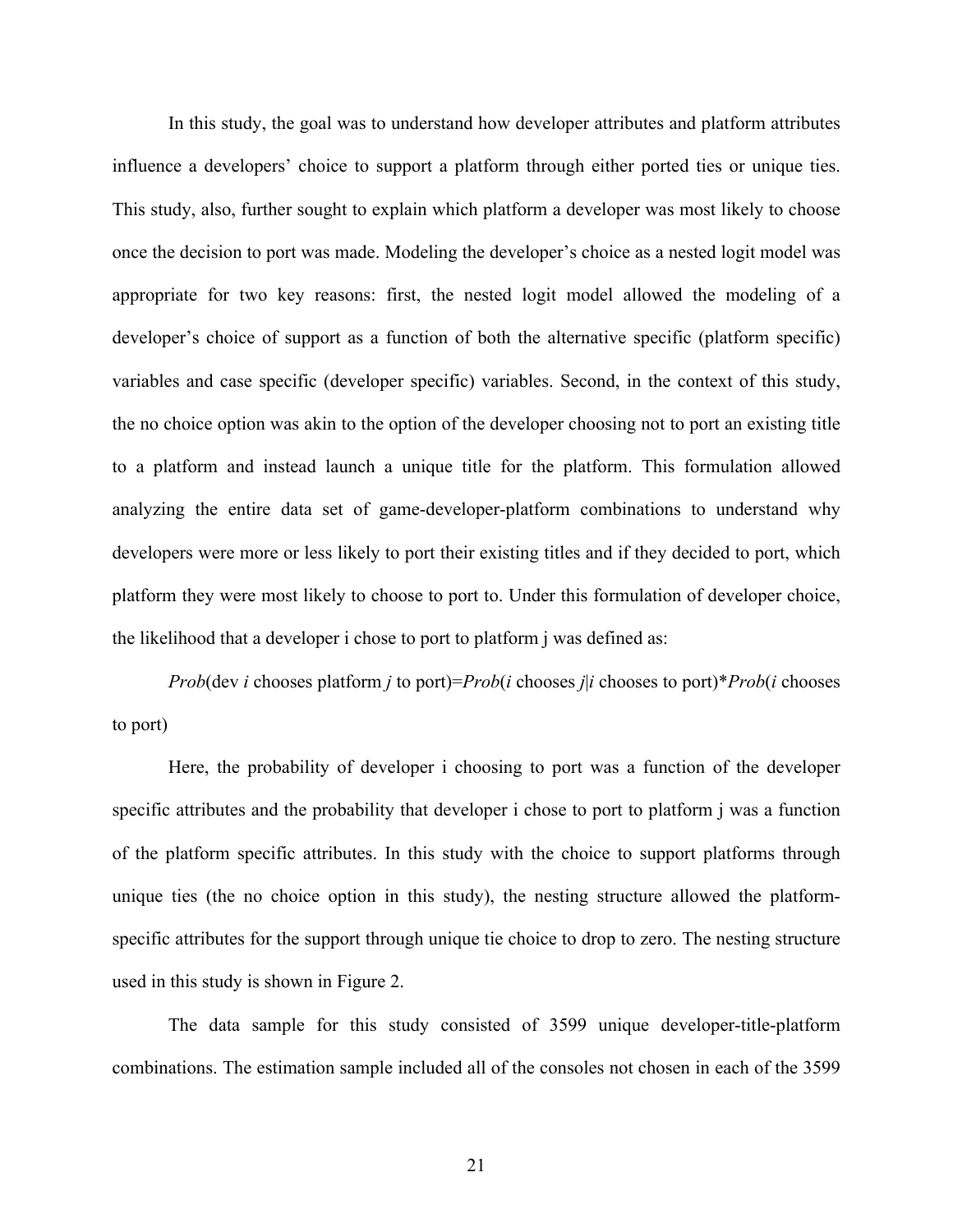cases. In addition, the estimation also sample also included the choice of supporting a platform through a unique tie. Moreover, the maximum number of consoles available in the choice set varied over time as new consoles were added to the choice set. The final estimation samples thus consisted of 20,254 observations. Summary statistics for this analysis are included in Table 1.

{Insert Figure 2 and Table 1 about here**}**

#### **RESULTS**

In this section, the results of the nested logit model for support by developers through ported and unique ties are presented. The analysis was built through a series of three models. All models were estimated using Stata 10.0. In Model 1, all platform specific variables and two developer specific control variables – developer age and developer centrality were included. In Model 2, the third developer specific variable – developer embeddedness was added and finally, in Model 3 the interaction between developer embeddedness and platform architecture distance was added to the analysis. The results discussed below are drawn from Model 3. The results are shown in Table 2. In this analysis, the architecture distance measure used was with  $w_{ik} = 0.9$  for API and development environment differences and 0.1 for hardware and OS differences;  $s_{ik} = 0$ , 0.5 or 1.

Hypothesis 1 focuses on the impact of developer embeddedness on the likelihood of support to platforms through ported ties or unique ties. Since the developer embeddedness variable along with the other developer specific control variables (age and centrality) are case specific variables and do not vary with each of the alternatives chosen, in the nested logit model they are interpreted at the level of the nest. Therefore, in this analysis, the ported tie nest was the base and all coefficients were interpreted with respect to this nest.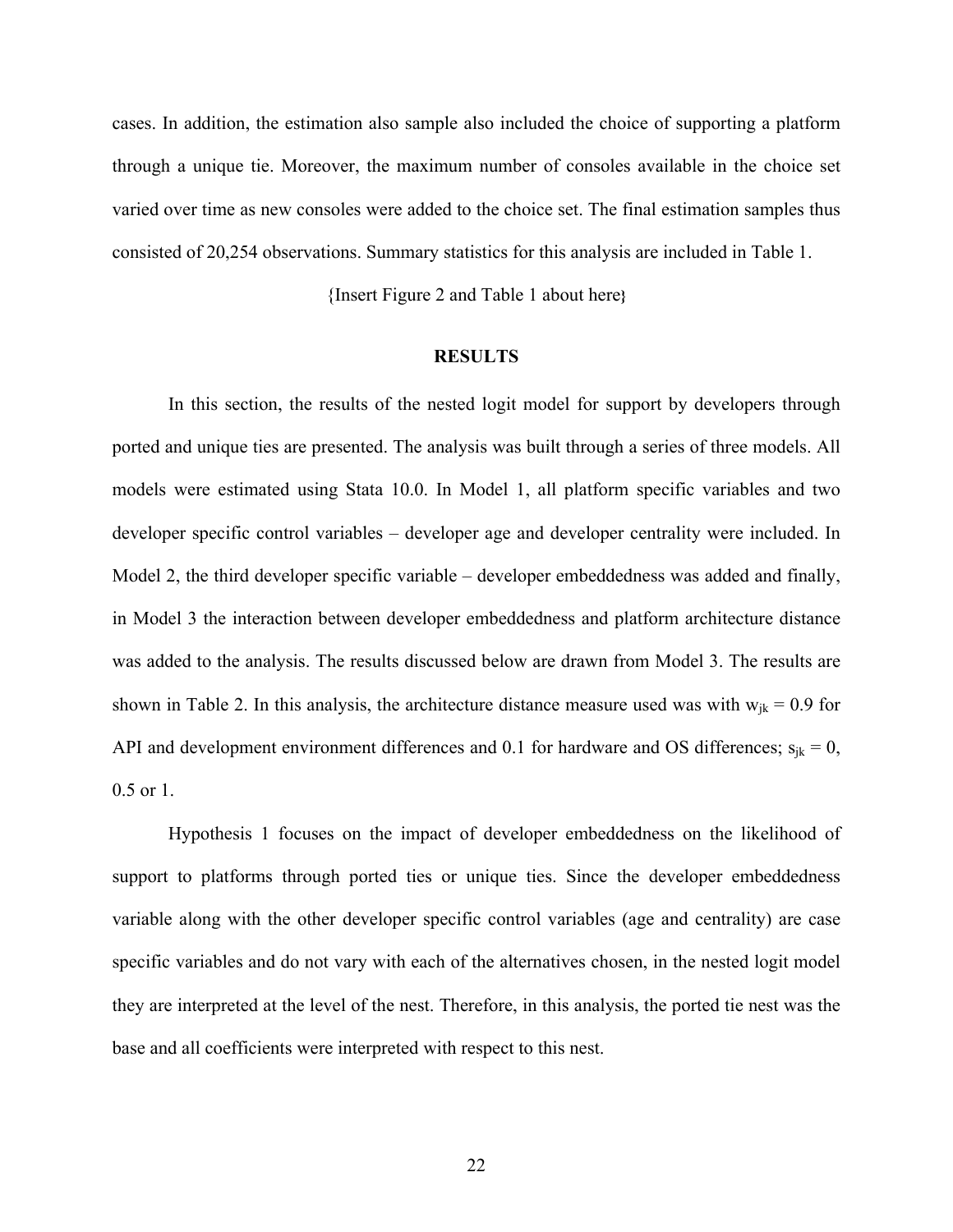Hypothesis 1 highlights the relationship between developer embeddedness and the type of support extended by developers to platforms. The thesis that more embedded developers are likely to support platforms through unique titles was strongly supported by the analysis (coefficient was 55.88 which was positive and significant  $(p<0.001)$  for the unique tie nest). Our explanation is that developers that are locked into a single platform technology find it difficult to adapt and migrate to newer platforms. Hence, they support platforms through unique ties.

Hypotheses 2, 3, 4a, 4b and 5 focus on the relationship between platform attributes and the likelihood of support to a platform through ported ties. Hypothesis 2 predicts that platform centrality negatively influences the likelihood of support to a platform through ported ties. The coefficient for platform centrality was  $23.24$ , which was positive and significant ( $p<0.001$ ). The interpretation is that developers were more likely to port their existing titles to more dominant platforms. This is contrary to the expectation that as platforms are more dominant, developers are more likely to want to support them first through unique titles and then migrate to less dominant platforms. One potential explanation for this finding could be that developers are actually making support decisions based on the platform architectures and are most likely to develop applications for the simplest platform architecture first. This finding underscores the role of architectures in determining the patterns of support developers' extend to platforms.

Hypothesis 3 theorizes the relationship between platform porting centrality and the likelihood of support through ported ties. The platform porting centrality measure served to explain the extent to which developers employed a "follow-the-trend" strategy (Powell, White, Koput, & Owen-Smith, 2005) in their porting choices. The platform porting centrality, thus, reflected the extent to which a developer was most likely to port to platforms that already had the most number of ported titles at the time of the decision. The coefficient of platform porting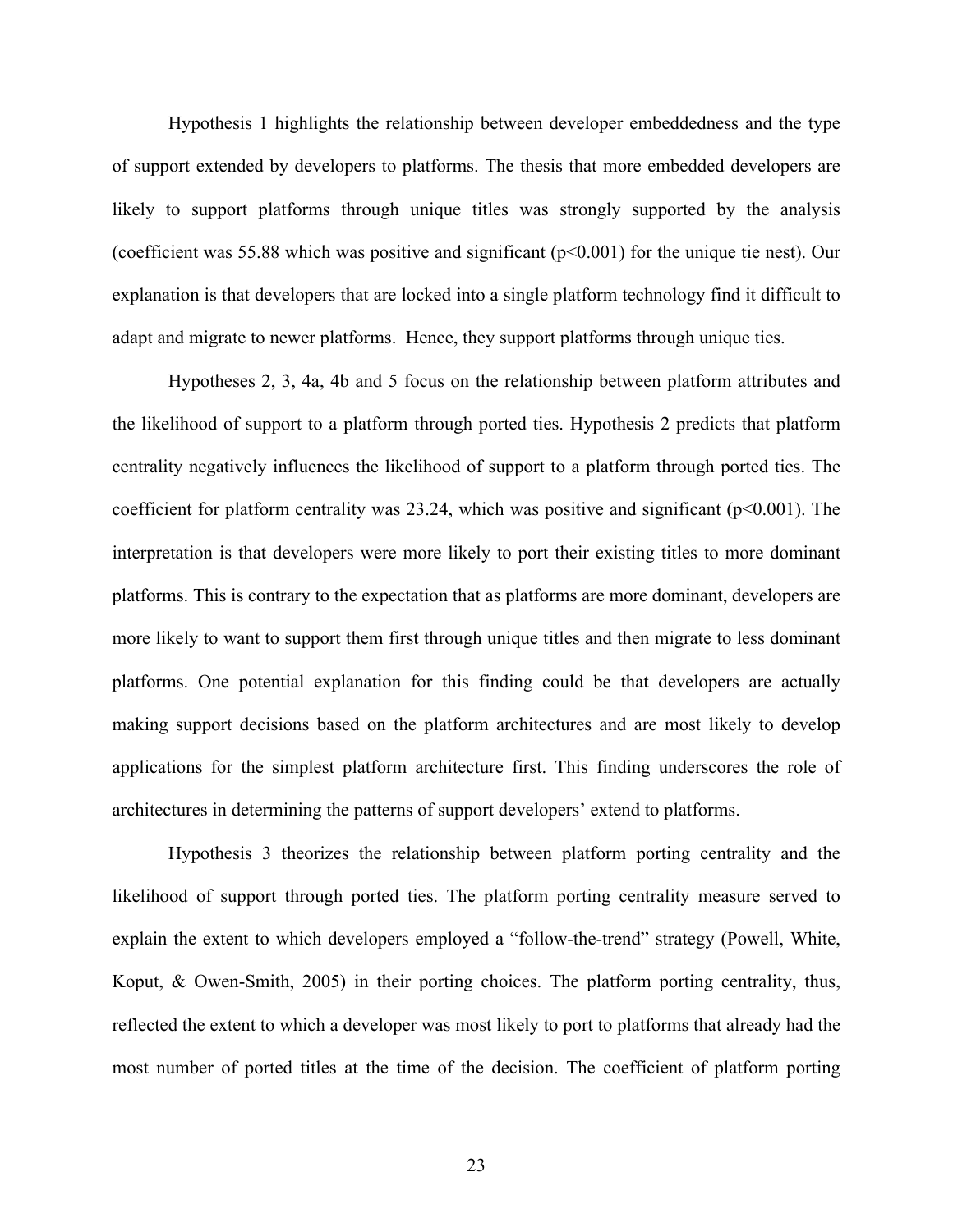centrality was 61.77, which was positive and significant ( $p<0.001$ ) indicating that developers did employ a "follow-the-trend" strategy in their porting decisions.

Hypothesis 4a focuses on the impact of the architectural distance between the source and target platforms in influencing a developer's choice of platform to port an existing game title to. The coefficient of architectural distance was -39.37, which was negative and significant (p<0.001) and thus strongly supports the hypothesis that developers were most likely to port to platforms that were architecturally most similar to platforms that they had supported in the past. This finding emphasizes that in addition to making their initial choice decisions based on platform architectures, the sequence of launch of game titles is also a function of platform architectures.

Hypothesis 4b predicts how the architectural distance between platforms moderates the impact of developer embeddedness on the pattern of support extended to a platform. The coefficient of the interaction between developer embeddedness and architectural distance was 84.94, which was positive and significant  $(p<0.001)$ . The interpretation is that the impact of architectural distance in determining the pattern of support is higher for more embedded developers. Therefore, as platform architectures converge and become more similar, even developers that are locked in to a platform technology can adapt and migrate to newer platforms sooner than when platforms architectures are radically different.

Hypothesis 5 focuses on the impact of the genre distance between the source and target platforms in driving developer support through ported ties. The variable genre distance was included to understand the extent to which the platform market relatedness influenced a developers' choice of platform to port its existing titles to. The thesis is that developers' would be most likely to port to platforms that catered to the similar user base. The distribution of genres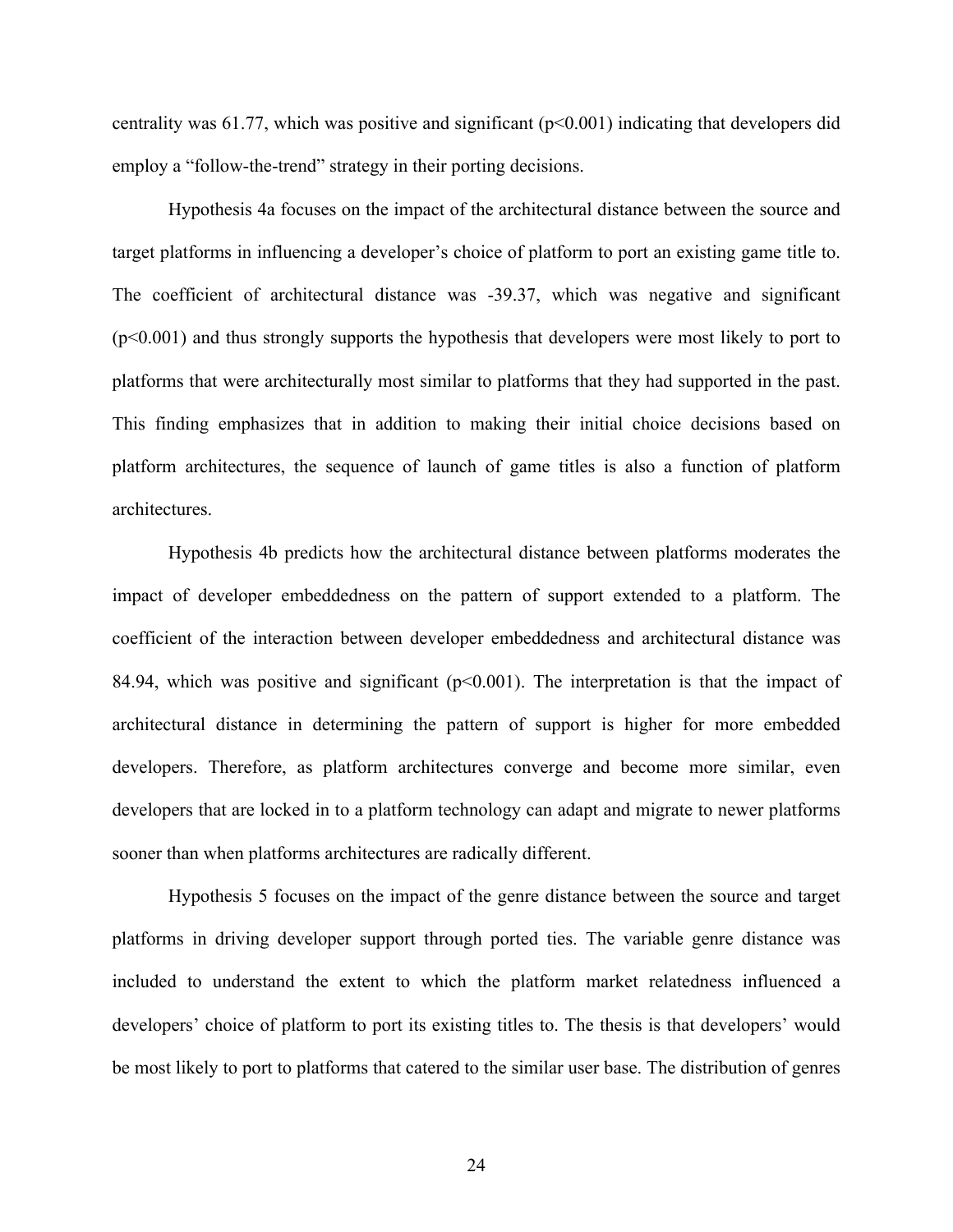available across these platforms served as a proxy for the market relatedness of platforms. The coefficient of genre distance was  $-73.53$ , which was positive and significant ( $p<0.05$ ). This supports the expectation that developers would be more likely to port to platforms with a similar portfolio of genres.

In order to test the robustness of the analysis, we also re-estimated the models with the alternative measures of platform architecture distance. The results with each of this these alternative measures were consistent with the results obtained from Model 3, thereby, underscoring the robustness of the analysis.

#### **FURTHER VALIDATION**

We further ventured to understand at the macro level how architectural shifts during the transition of video game consoles from the sixth to the seventh generation influenced the dynamics of platform-complementor network evolution. For this purpose, we focused only on the support of platforms through ported ties and how this support extended by developers evolved as consoles transition to the newer generation. Therefore, in order to understand the impact of architectural shifts on the dynamics of network evolution, an alternative nesting structure was used (Figure 3). Under this nesting structure, the video game consoles were nested according to the generation they belonged to while the PC platform constituted a separate nest. Nesting platforms in this manner helped in explaining the extent to which the convergence between PCs and seventh generation consoles helped developers reuse their existing knowledge and code base and support platforms through ported ties.

# {Insert Figure 3 about here}

The results obtained from this analysis broadly reflected the patterns of porting during the transition from the sixth to the seventh generation. We found that the extent of porting increased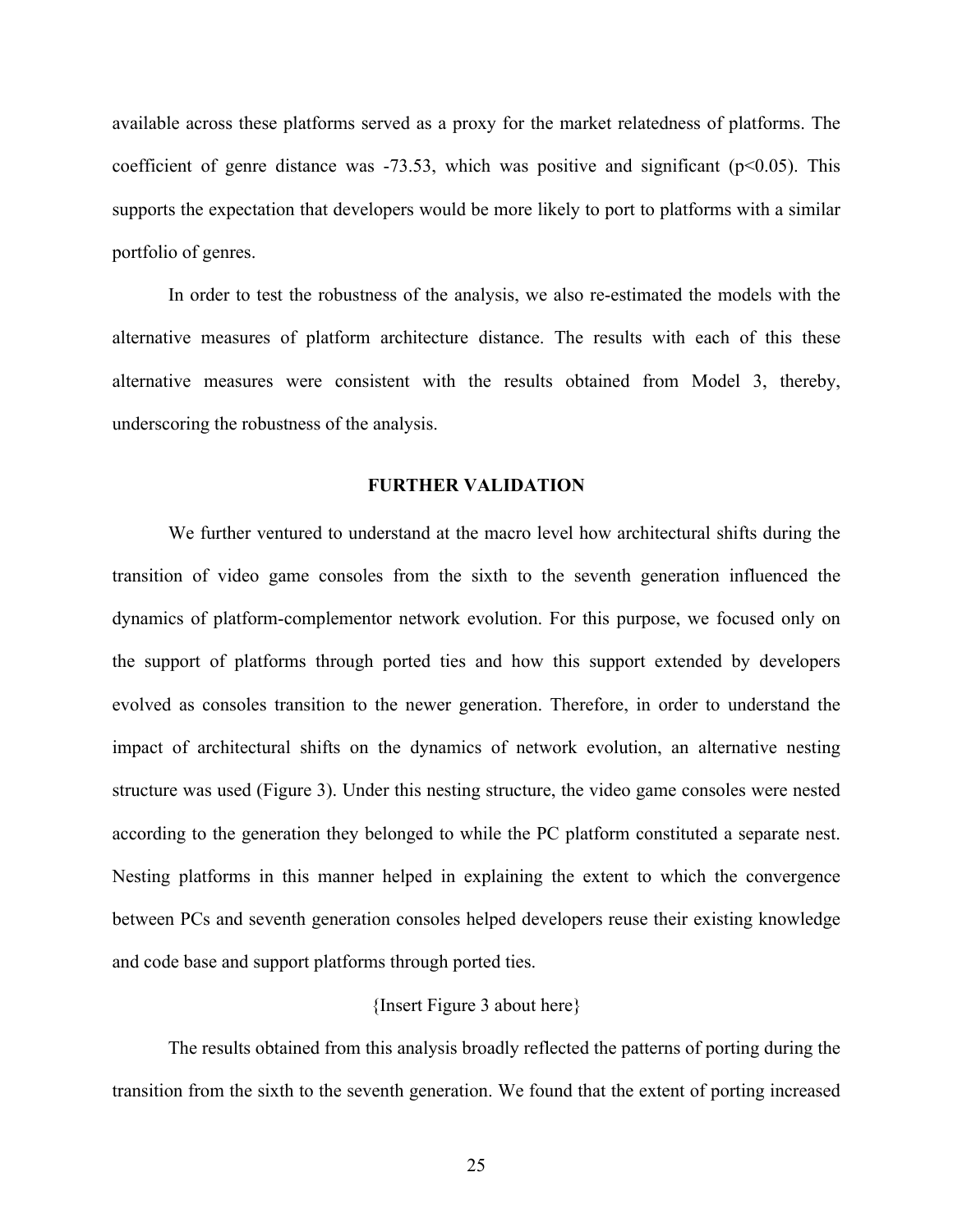as video game consoles underwent technological shifts and transitioned to the seventh generation. The second key finding was that in addition to an increase in the extent of porting, specifically the extent of porting between the seventh generation consoles and the PC platform increased. This clearly emphasized the role of architectural convergence between the seventh generation consoles and PC in driving the dynamics of support extended by third-party developers.

#### **DISCUSSIONS**

Our goal in this study has been to contribute to our understanding of the evolution of platform-based competition during periods of architectural convergence and explain how networks of coordination between developers and platform providers co-evolve with architectural shifts. Our analysis adopted the perspective of developers that delivered complementary software products to understand how and why they chose to embrace certain platforms. The study specifically sought to empirically examine how the extent of developer embeddedness influenced their decision to support platforms through ported ties or unique ties. The analysis also further examined how platform attributes (centrality and architecture distance) influenced the choice of platform to port to. Finally, the impact of the interplay between decreasing architectural distances between platforms and developer embeddedness on platform choice of support was examined.

The single most dominant factor in driving the choice of support to a platform was the extent to which developers' were embedded within certain platform architectures. The concept of embeddedness has been adopted extensively in network research (for instance, (Granovetter, 1985; Uzzi, 1996; Gulati & Gargiulo, 1999; Venkatraman & Lee, 2004; Powell, White, Koput, & Jason Owen-Smith, 2005)) in an attempt to understand the preferential attachment choices of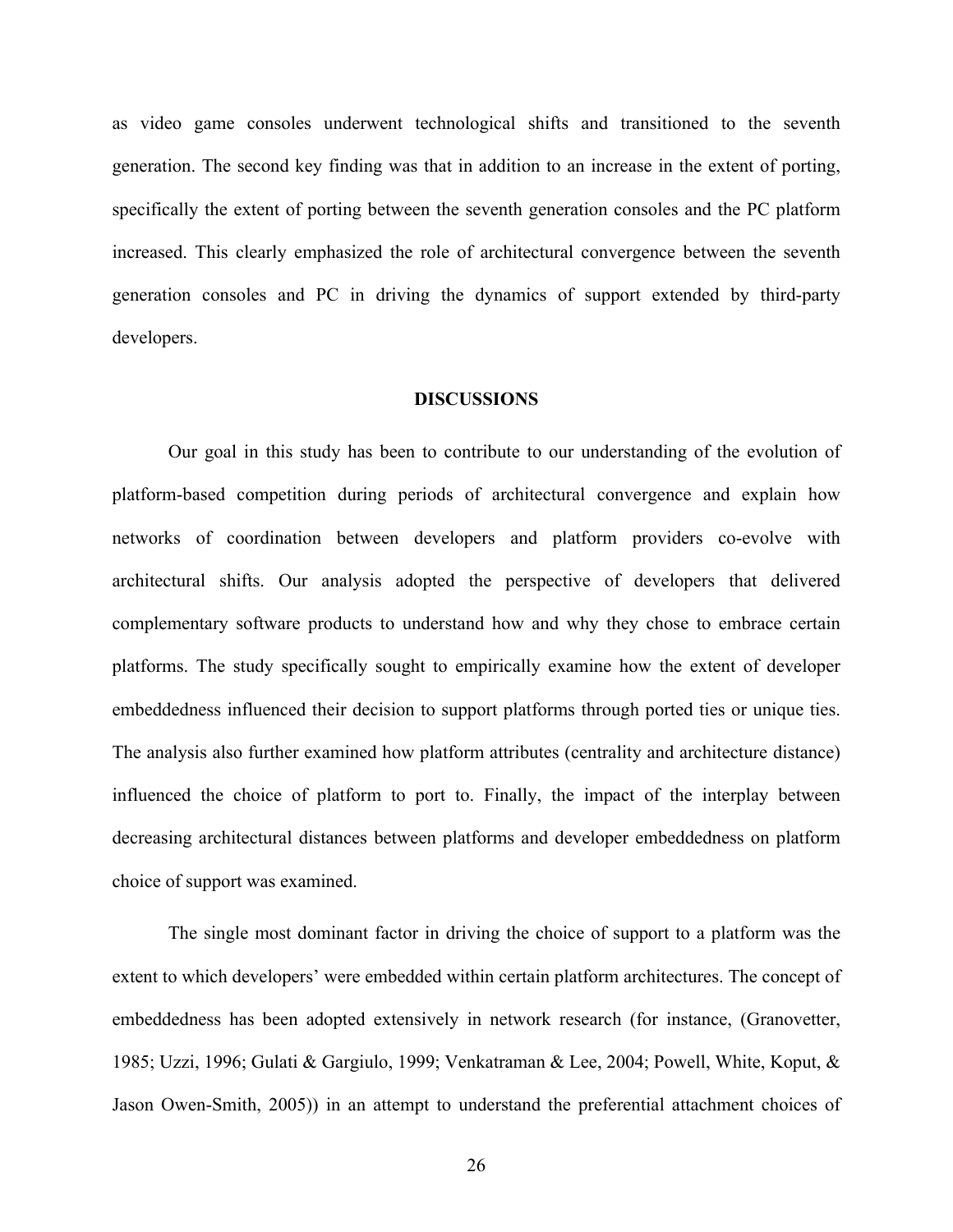actors. Previous research suggests that embeddedness constrains the set of alternatives available to actors (Marsden, 1981) and hence, results in the formation of repeat ties with existing partners (Gulati & Gargiulo, 1999). The finding of this study was that developers that were more embedded in certain platform technologies were less likely to adapt to newer platforms and hence support platforms through ported ties. This result adds credence to the role of embeddedness in driving network evolution albeit with an important distinction. Within platform-based settings embeddedness arises as a result of lock-in to platform architectures, which differs from the notion of embeddedness as emerging from trust as has been the focus of prior studies. These findings emphasize that developer actions cannot be studied in isolation and are largely a function of where they are positioned relative to existing platforms and other competing developers in the platform-complementor network.

The analysis further attempted to understand how platform attributes influenced developers' sequence of launch decisions. Our analysis revealed that developers supported platforms in superior market positions with ported ties. One potential explanation for this finding could be that developers are actually making support decisions based on the platform architectures and are most likely to develop applications for the simplest platform architecture first. The findings also emphasize that platform dominance or market viability is not permanent (Venkatraman & Lee, 2004) and developers need to balance their commitment to platforms based not only on platform market positions but also based on their relative architectural positions with respect to competing platforms.

Our study also highlighted the importance of platform architectures in reinforcing the evolutionary dynamics of platform-complementor networks. The propensity of developers to form ties with platforms that were architecturally similar to platforms that they had previously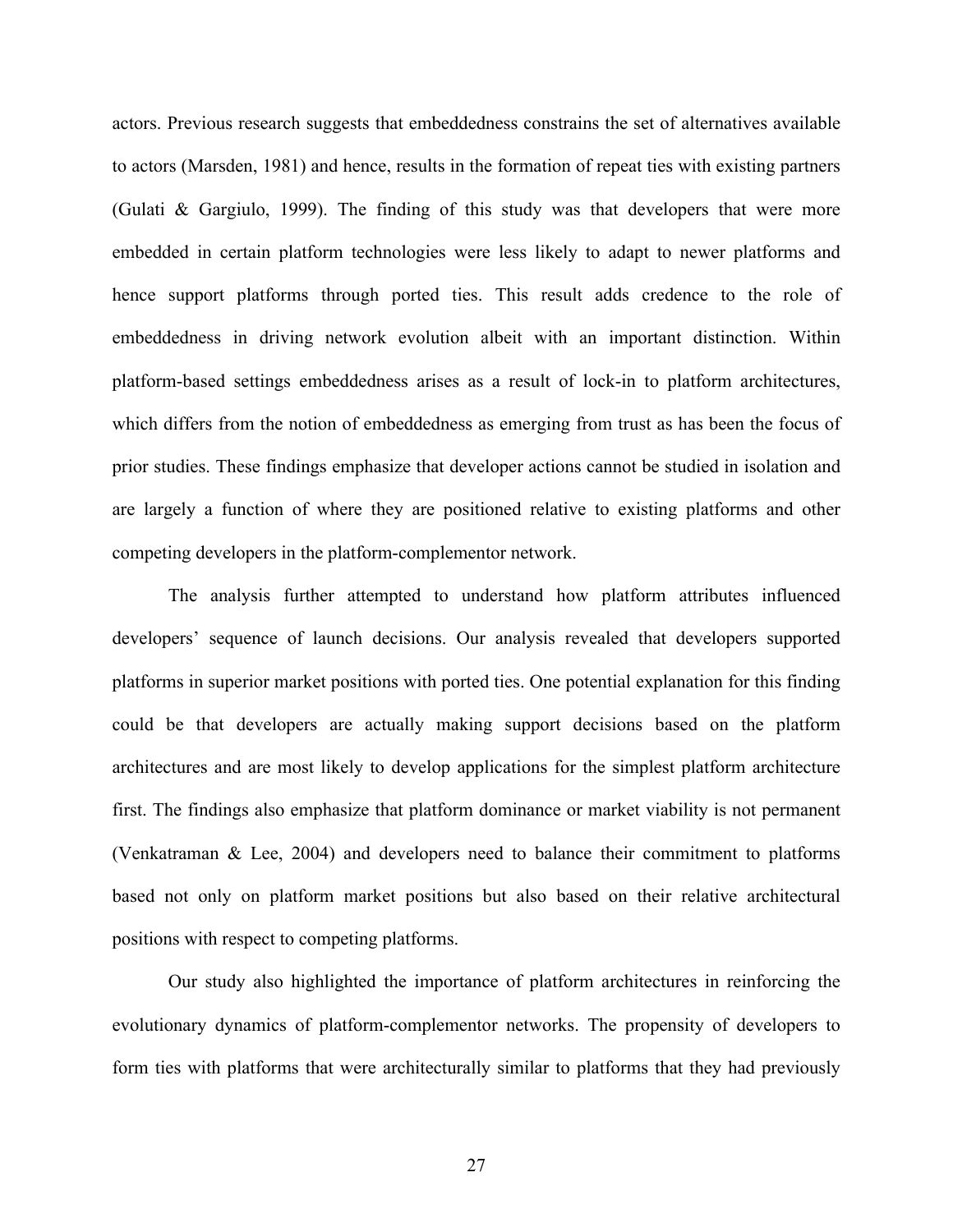supported was strongly validated in this study. When the extent of overlap between platforms is high, developers can support multiple platforms through their offerings with minimal costs and maximum resource-based synergies (Tanriverdi & Lee, 2008).

By empirically examining the time-varying changes in the patterns of support extended by developers as the technical characteristics of platforms evolved, the analysis also sought to address the interplay between platform architectural strategies and developer network positions. Specifically, the question of how the interplay between platform architectures and developer embeddedness in these architectures influenced the patterns of network evolution was addressed. The results corroborated the thesis that as newer platforms that adopt common standards and have an increasing overlap in their architectures and APIs with existing platforms are introduced, it reduces uncertainty and provides opportunities for developers to adapt quickly to new settings and reapply their knowledge and applications. As a result, even previously embedded developers would find it easier to embrace newer platforms and support them through ported ties.

These findings further emphasize the evolving and dynamic nature of the coordination between platform providers and their ecosystem of complementors and the crucial role of platform architectures in driving network dynamics. By delving into the architectural nuances of individual platforms relative to competing platforms, this study provides insight into the intricacies of how platform provider and third-party developer actions co-evolve. From a strategic management point of view, the findings urge platform providers to pay attention to their strategies with respect to architectural coordination. Their architectural strategies need to reflect the constant balance between their "competition-cooperation" choices. Specifically, they need to balance the trade-off between having highly similar architectures relative to competing platforms that encourage developers to support their platforms with ported game titles versus launching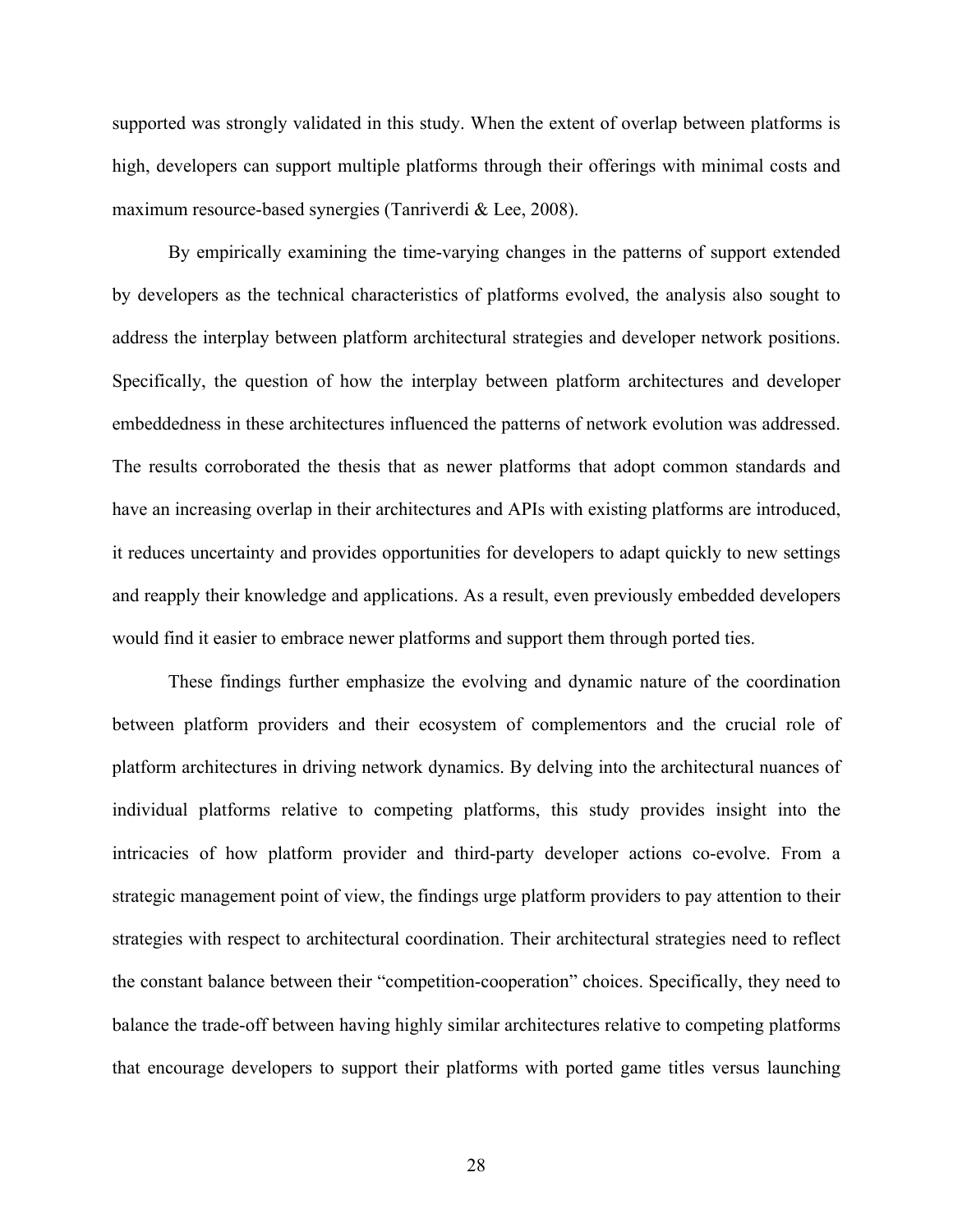platforms with radically different architectures, which compel developers to support them with exclusive game titles.

We further ventured to understand how the architectural shift from the sixth to seventh generation video game consoles altered the overall dynamics of network evolution. Specifically, the analysis sought to explain the consequences of the architectural convergence between PC and consoles driven during the transition to the seventh generation on the patterns of support provided by developers. Table 3 demonstrates the overall patterns of porting during this period of transition from the sixth to seventh generation. The extent of porting is denoted as positive or negative with respect to sixth generation platforms as the base. The analysis revealed that the extent of porting increased for seventh generation video game consoles relative to the previous generation. The second key finding was that in addition to the extent of porting increasing, specifically the extent of porting between the seventh generation consoles and the PC platform increased.

#### {Insert Table 3 about here}

The change in the patterns of tie formation – specifically the overall increase in the level of ported ties could be attributed to the architectural shifts resulting from the transition to the seventh generation consoles. As consoles have improved technologically over time, so has the availability of third-party middleware to support the game development process. In the early days of the video game industry, consoles were incompatible with each other and developers needed to spend a considerable amount of time and effort in redesigning, rewriting and retesting games for different consoles making it cumbersome to develop similar game titles for multiple platforms. However, over time, while the hardware has remained incompatible, the rise of sophisticated middleware has reduced the costs associated with porting games across platforms.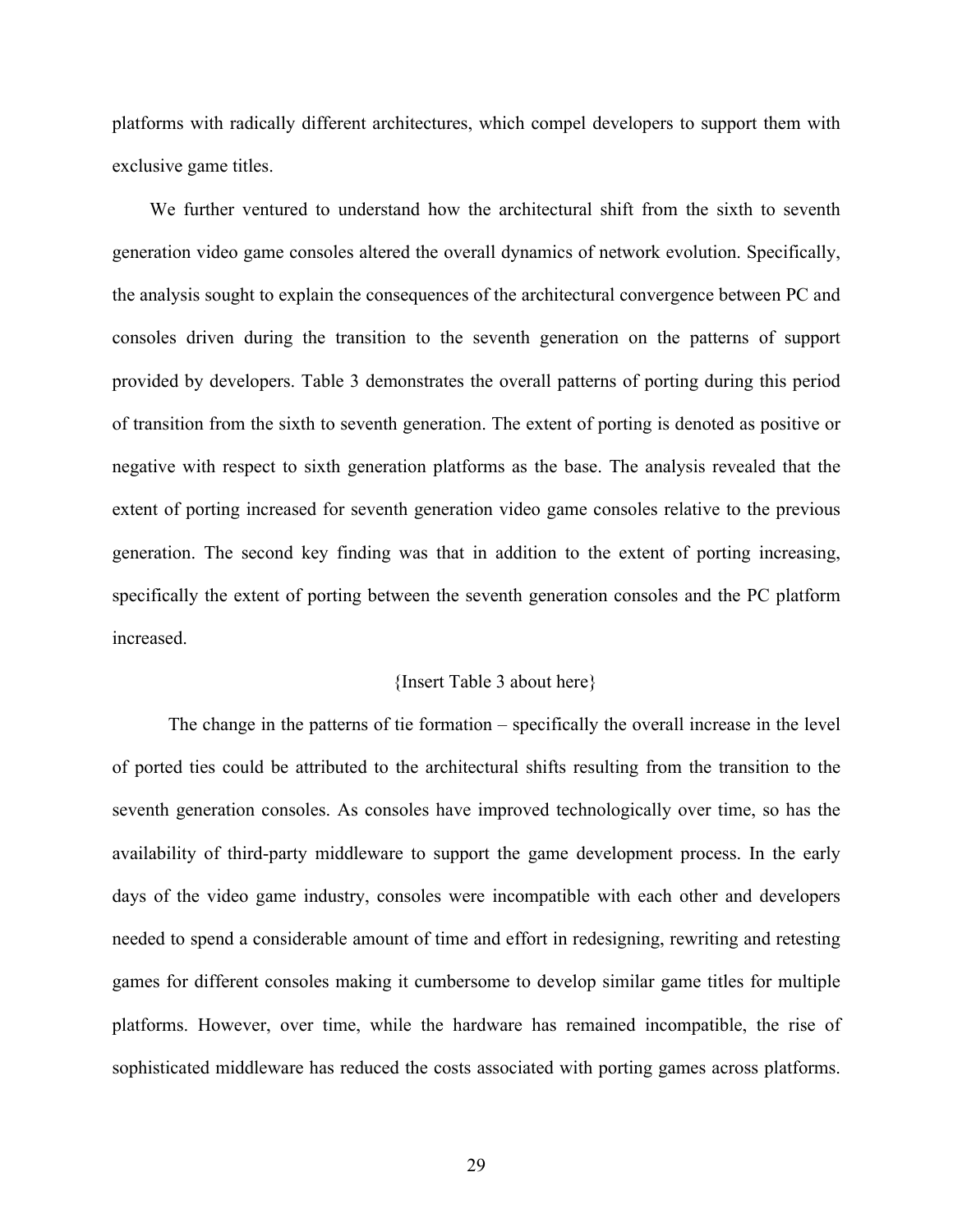This implies that software code, designs and components developed for one console can be ported within minimum modifications to other consoles (Corts  $\&$  Lederman, 2009). The ability to port games across consoles has, thus, resulted in an overall reduction in unique ties between platforms and complementors and has instead led to a greater overlap of game titles across platforms.

The overall increase in ported ties between PC and seventh generation video game consoles highlights to a large extent the role of the entry of Microsoft into the video game console space. As Microsoft entered the video game sector it brought with it dominant PC standards such as the DirectX APIs. In addition, it also launched the XNA Game Studio, which is a set of tools that allows developers to build games for both the Microsoft Windows and Xbox 360. This allowed its existing ecosystem of developers to support PC and video game platforms contemporaneously. Therefore, the extent of porting between Microsoft platforms was significantly higher than porting among seventh generation consoles. Even though Microsoft made its initial foray into the video game console space with the launch of the sixth generation Xbox console, part of the reason for the increase in porting in the seventh generation in addition to the launch of the XNA platform could be attributed to the initial inertia associated with supporting new platforms. Developers were more likely to adopt a wait-and-see approach before committing to a new innovation and hence migrated once Microsoft had established a presence in the console space (Ginsberg & Venkatraman, 1992).

While this study focused only on the convergence between PCs and video game consoles, the phenomenon of convergence is not unique to this setting and thus, these findings present important implications for other platform-based settings as well. Specifically, as platform providers expand their horizons and strive to enter new platform markets, their success depends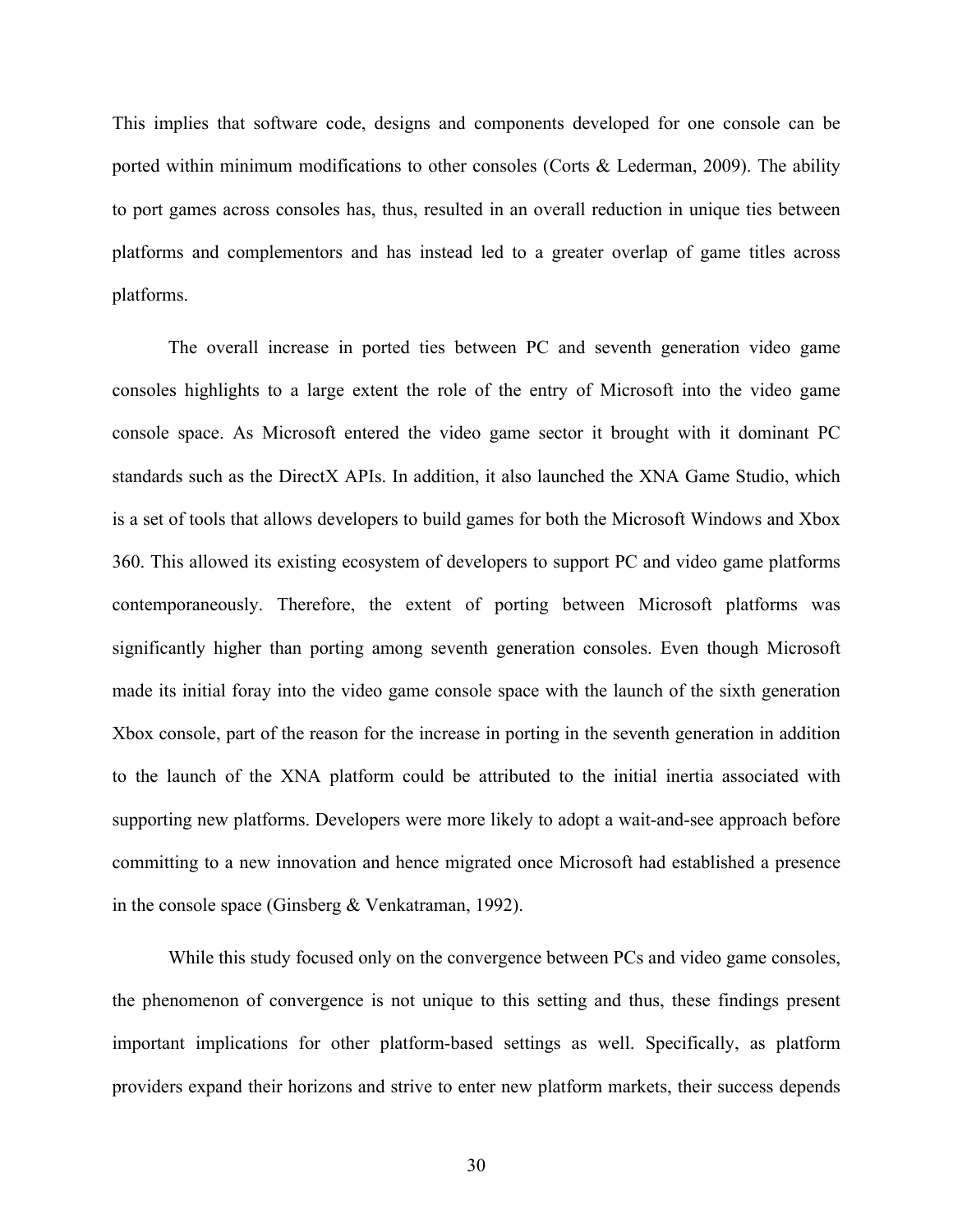upon the extent to which they are able to leverage their existing ecosystem of complementors and complementary software. Consequently, platform firms often provide the same standards and APIs across the SDKS for the repertoire of platforms they support. This provides developers the opportunity to rapidly deploy games across seemingly disparate platforms without even having to invest in expensive middleware to assist in game porting. For instance, when Apple opened up the iPhone platform to third-party developers, it based the iPhone OS on the Mac OS kernel and it's SDKs and toolkits included the same development environment and tools such as XCode and APIs as those for the Mac. As a result, a large number of Mac developers such as Aspyr that were not able to adapt to other platforms such as PCs and video game consoles were able to migrate and port their existing Mac applications to the iPhone platform. This further presents evidence of the extent to which architectural convergence drives the migration path and launch patterns for developers. Migration paths such as Mac  $\rightarrow$  iPhone  $\rightarrow$  iPad are likely to be more common than migration across traditionally defined platform boundaries such as from Mac to PC or iPhone to other competing mobile platforms such as Android and Blackberry.

#### **CONCLUSIONS**

We contributed to the understanding of platform-based competition by focusing on why and how third-party developers choose to link to platforms as they evolve technologically and converge across industry boundaries. A holistic empirical examination of the dynamics of platform-complementor interactions was possible because the PC and the video game sectors together provided a unique context in which to examine the impact of specific architectural shifts and the consequent convergence on network evolution.

Another key contribution of this study has been the acknowledgement that the propensity to link to platforms through different modes of support varies across developers and that the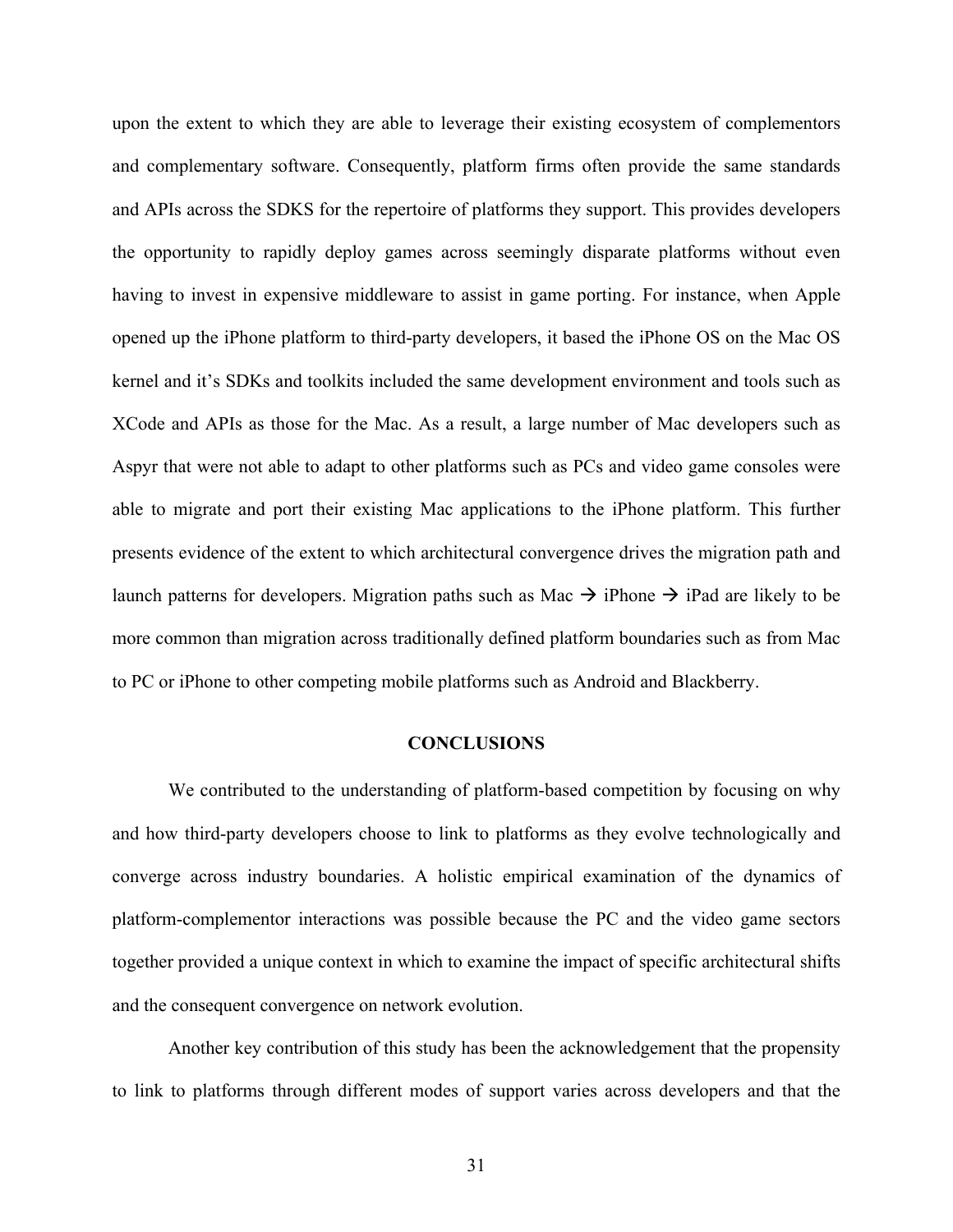choice of mode of support has serious implications for platform performance. Specifically, developers supporting multiple platforms often have the choice of extending support in the form of original/unique applications or in the form of ported applications (where the same application is re-used in a new setting). Recent research in the video game sector has demonstrated that platform dominance is driven largely by the extent to which a platform is supported by unique applications released exclusively for a platform (Corts & Lederman, 2009). Therefore, the choice to support platforms through either unique or exclusive software is a critical strategic move that has so far received scant attention in platform-based research.

Additionally, this study has contributed to our understanding of the role of technological change and software standards in altering the dynamics of network evolution in platform-based settings. Most network studies have focused on the role of network properties such as degree centrality, and network embeddedness in driving partner selection. However, few attempts have been made to study the combined role of network characteristics and technological changes in changing the dynamics of network topology. This study is a first attempt to allow us to discern the role of architectural compatibility between platforms and the role of design operators like porting on the preferential attachment decisions of complementors. To this end, the development of the architectural distance measure used in this study is an important first step towards understanding the co-evolution between architectural convergence and platform-complementor network evolution. To our knowledge, no prior studies have attempted to develop such a detailed and nuanced measure of the architectural distance for each platform dyad at each level of the software stack.

Finally, this study has leveraged some of the theoretical and empirical insights to contribute to our understanding of how platform providers and third-party developers can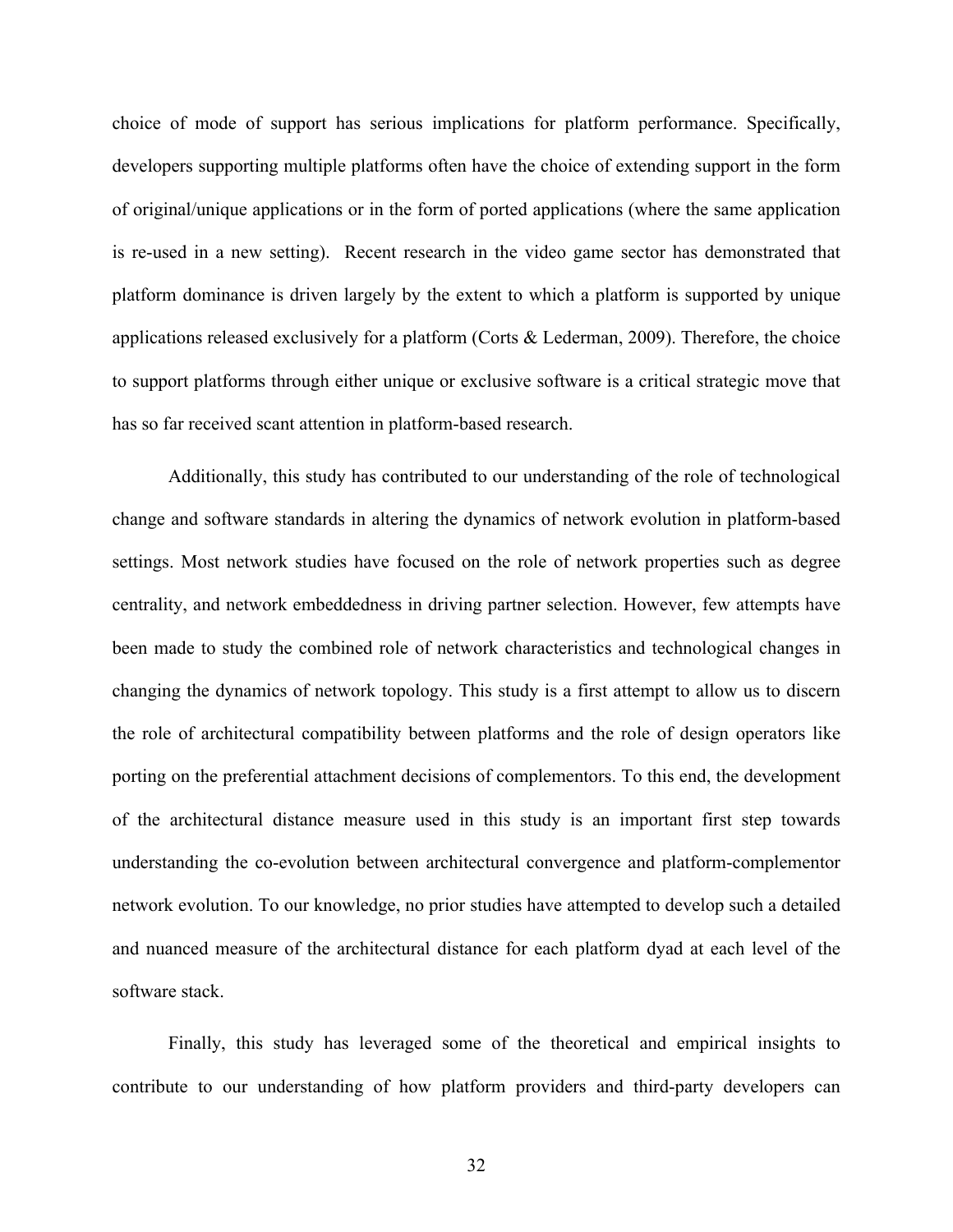respond effectively to architectural shifts and convergence. Specifically, this study contends that as platform firms shift away from competing within traditionally defined platform boundaries to competing across platform boundaries, their ability to translate their core platform architectures and standards to new platform settings to leverage their ecosystem of complementors will become more critical than ever before.

This study is a valuable first step in discerning the dynamics of platform-complementor network evolution during periods of architectural shifts. The results of this study provide insights that go beyond simply observing platform-complementor interactions in a single platform setting and urge researchers dealing in settings characterized by high-tech, platform-based competition to embrace concepts and approaches from network perspectives. The results, however, need to be seen against the backdrop of some limitations that point directions for further refinement and extensions.

The setting for this study was the PC and the sixth and seventh generation video game consoles and their ecosystem of third-party game developers. While this setting provided a unique context within which to examine the impact of architectural shifts and convergence on network evolution, the phenomenon of architectural convergence is not unique to this setting. Indeed, in recent times there have been numerous instances of convergence across myriad platform settings such as mobile platforms, handhelds, tablets and e-book readers. Therefore, a useful extension to this paper could be to test the hypotheses in a new setting such as smartphones where platforms like Windows Mobile, Apple iPhone and Google Android are competing for third-party applications. This would allow us to test the generalizability of the results obtained within the context of the PC and video game sectors.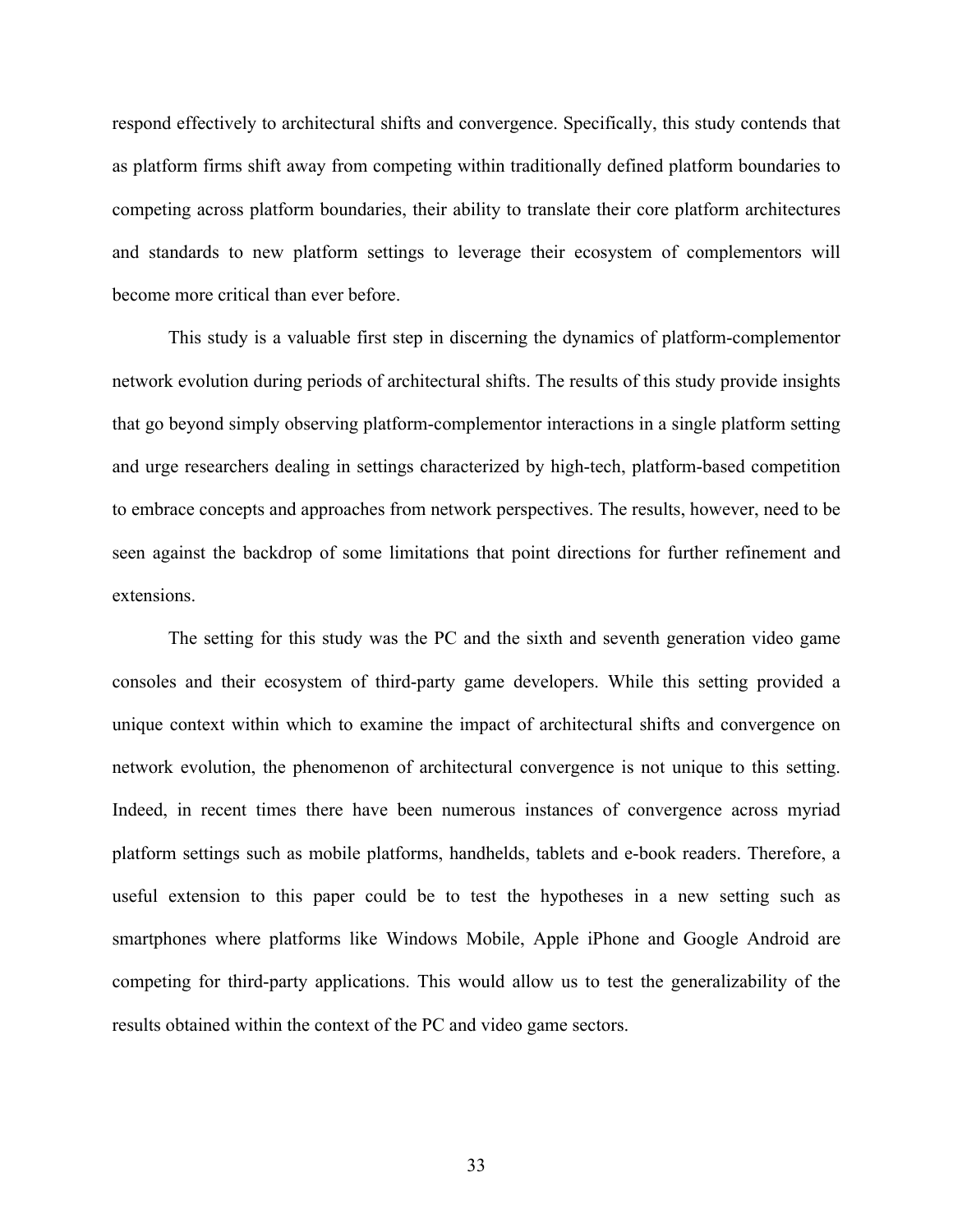Our study examined how developer and platform attributes together influenced how and why developers chose to support a platform. However, there may be factors above and beyond those addressed in this study that influence why a developer chooses to link to a platform. For instance, future research could focus on how platform providers can increase the heterogeneity of their platforms in the form of toolkits they provide to make them more attractive for third party developers to develop exclusive game titles. Additionally, another important variable that drives developer support in platform settings are direct network effects or the installed base of a platform. However, due to data limitations on the availability of installed base data for the PC platform, the impact of this variable was not included in this study. Therefore, in order to best control for direct network effects platform firm specific control variables were introduced. However, future research could attempt to introduce the installed base variable as such data becomes available.

While this paper opened up the 'black-box' of platform architectural differences by focusing on the commonality of development architecture and similarity of development tools, further research is clearly needed to develop superior and more generalizable metrics to measure architectural distance. More nuanced operationalizations will allow us to better understand how the technical architecture impacts the choices made by developers to provide the requisite applications that give rise to the network effects.

To summarize, although additional research that more closely examines the co-evolution between architectural shifts and developer choice of support to a platform across multiple platform boundaries is warranted, this study nonetheless contributes to a better understanding of the dynamics of competition in platform-based settings.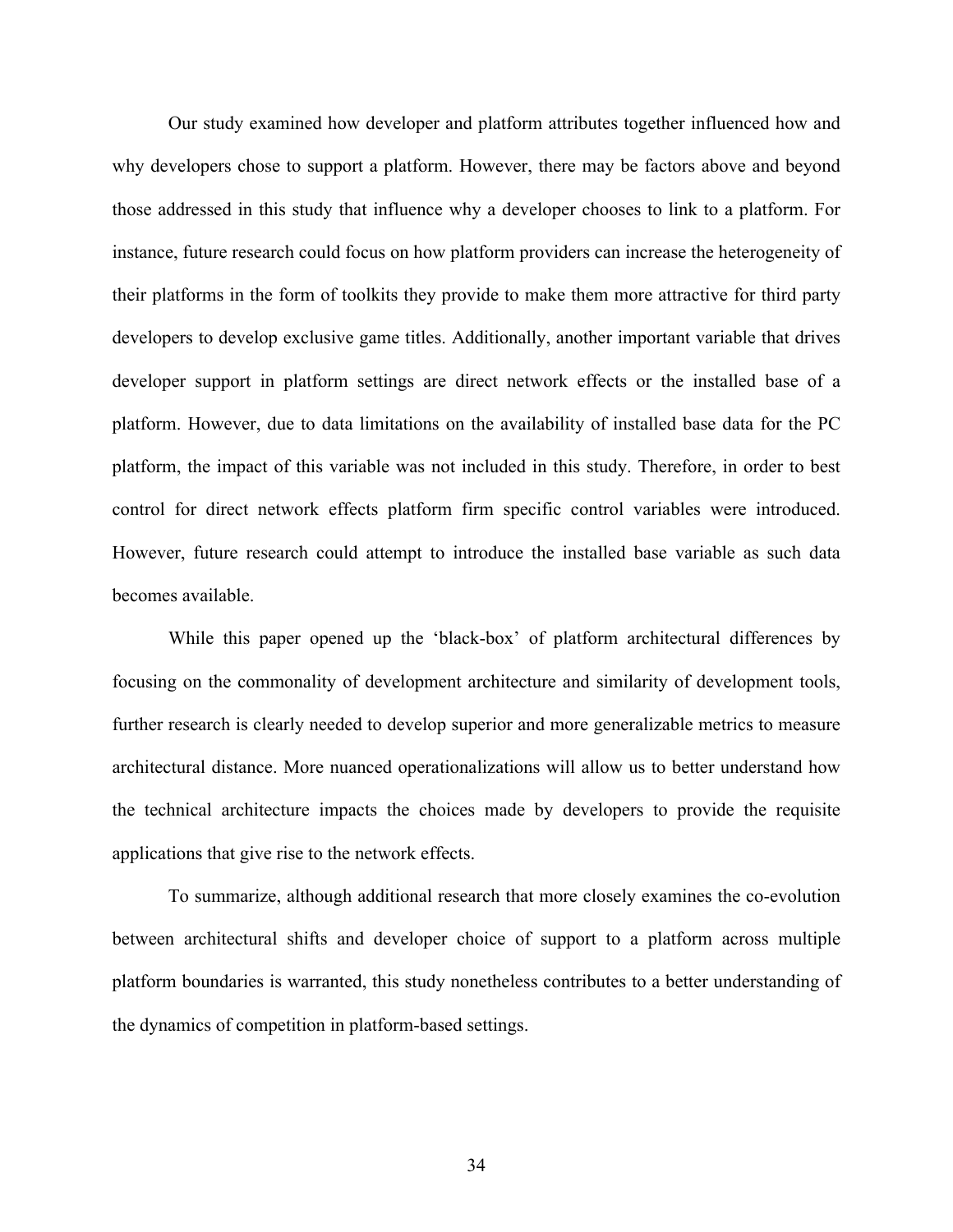

**Figure 1. Architectural Convergence in PC, Video Game and Mobile Platforms**



**Figure 2. Nested logit model for developer support through porting vs. unique tie**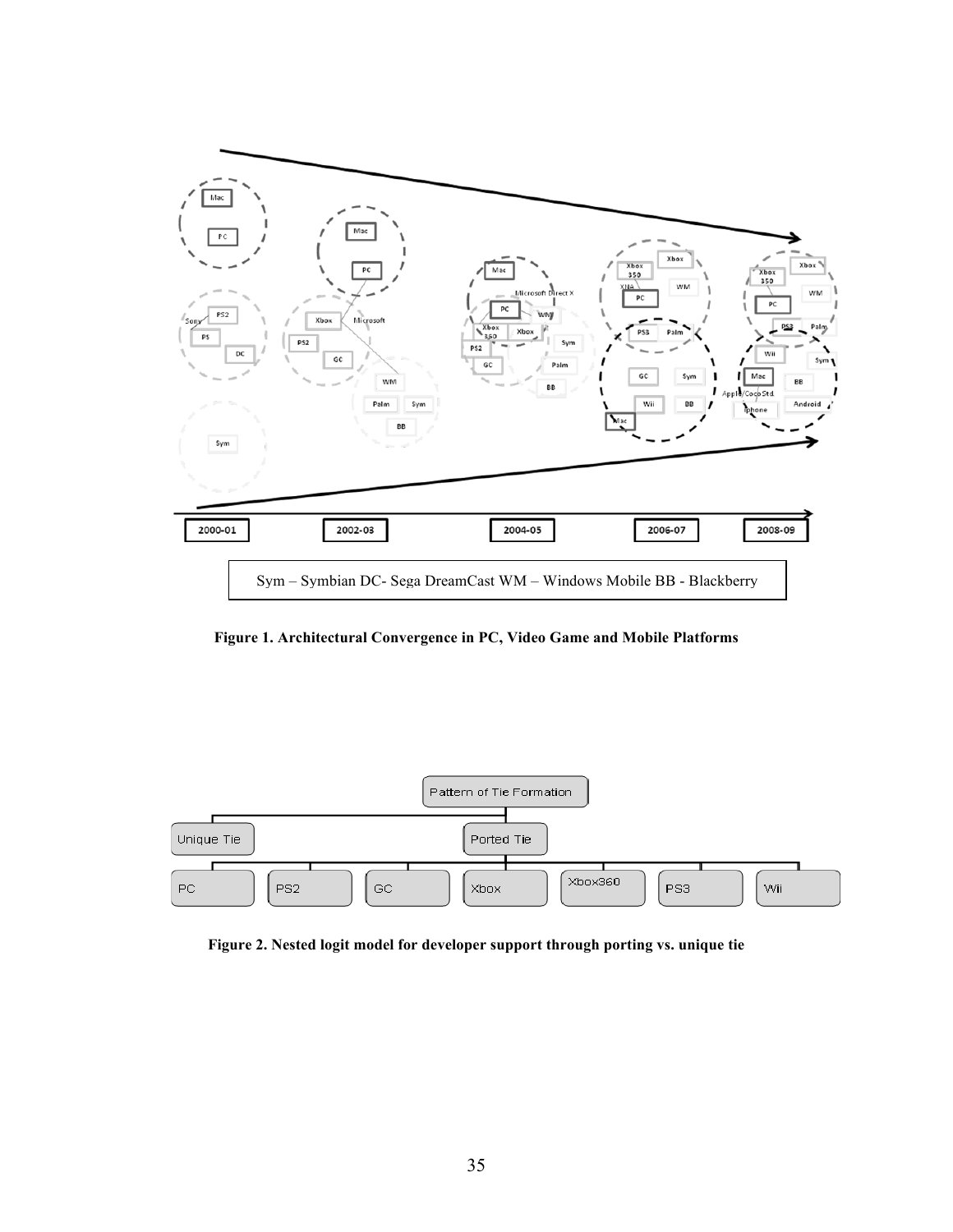# **Table 2. Summary Statistics**

|                                                    | Dev.<br>Age  | Dev.<br><b>Centrality</b> | Dev.<br><b>Embeddedness</b> | <b>Platform</b><br>Centrality | Platform<br>Architecture<br><b>Distance</b> | Platform<br>Age | <b>Platform</b><br>Genre<br><b>Distance</b> |
|----------------------------------------------------|--------------|---------------------------|-----------------------------|-------------------------------|---------------------------------------------|-----------------|---------------------------------------------|
| Dev. Age                                           | $\mathbf{1}$ |                           |                             |                               |                                             |                 |                                             |
| Dev. Centrality                                    | $-0.22*$     | $\mathbf{1}$              |                             |                               |                                             |                 |                                             |
| Dev.<br><b>Embeddedness</b>                        | $0.44*$      | $-0.58*$                  | $\mathbf{1}$                |                               |                                             |                 |                                             |
| <b>Platform</b><br><b>Centrality</b>               | $-0.18*$     | $0.25*$                   | $-0.32*$                    | $\mathbf{1}$                  |                                             |                 |                                             |
| <b>Platform</b><br>Architecture<br><b>Distance</b> | $-0.19*$     | $0.32*$                   | $-0.44*$                    | $0.58*$                       | $\mathbf{1}$                                |                 |                                             |
| <b>Platform Age</b>                                | $-0.16*$     | $0.27*$                   | $-0.42*$                    | $0.73*$                       | $0.71*$                                     | $\mathbf{1}$    |                                             |
| <b>Platform Genre</b><br><b>Distance</b>           | $-0.08*$     | $0.29*$                   | $-0.40*$                    | $0.69*$                       | $0.76*$                                     | $0.73*$         | 1                                           |
| Mean                                               | 26.26        | 0.02                      | 0.63                        | 0.04                          | 0.11                                        | 11.14           | 0.007                                       |
| S.D.                                               | 17.44        | 0.02                      | 0.31                        | 0.11                          | 0.23                                        | 23.60           | 0.02                                        |

**N= 20,254; p<0.05**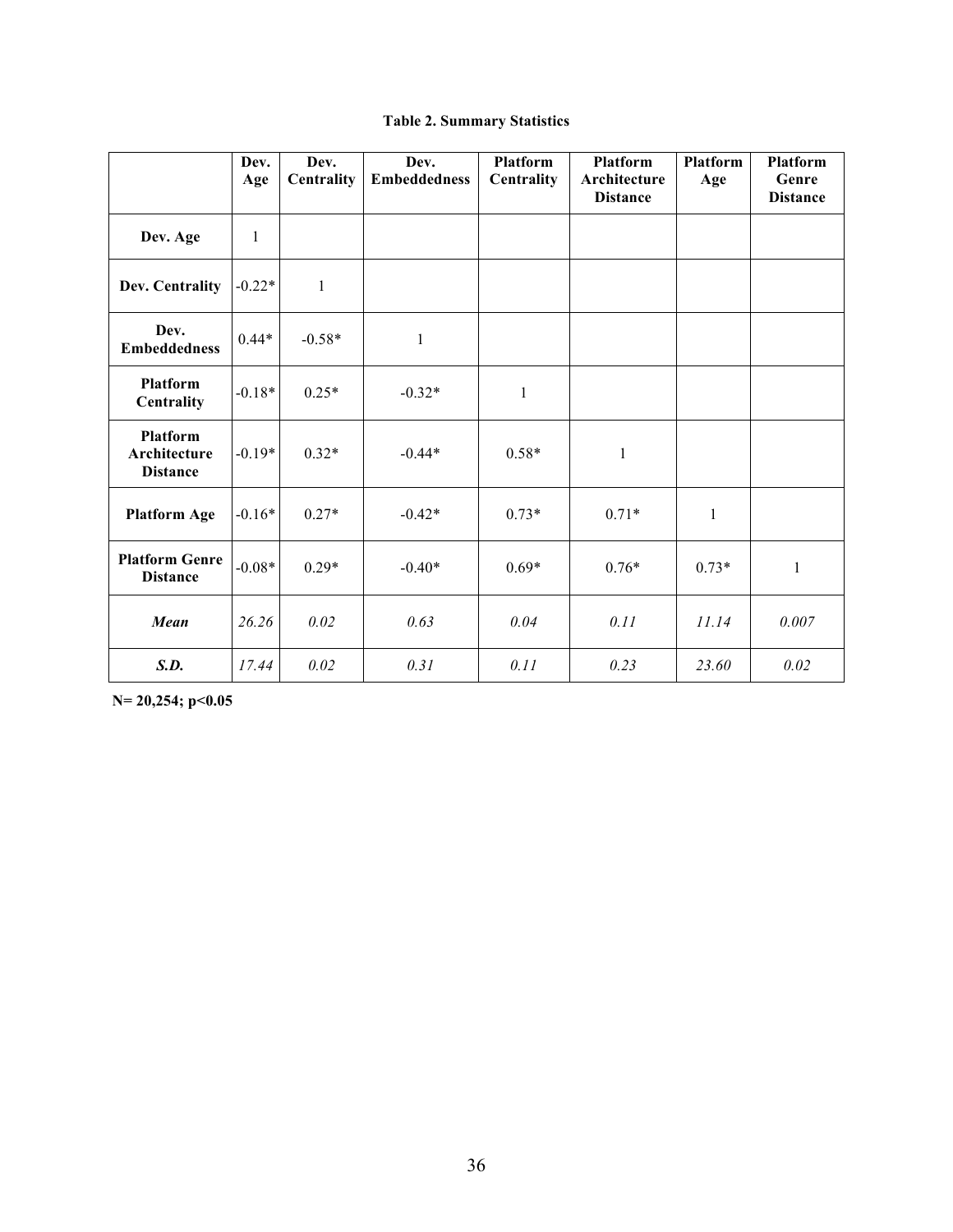## **Table 2. Results for Analysis 1**

|                                             | Model 1       | <b>Model 2</b> | Model 3     |  |  |  |
|---------------------------------------------|---------------|----------------|-------------|--|--|--|
| <b>Platform-Specific</b>                    |               |                |             |  |  |  |
| <b>Platform Centrality</b>                  | $0.95\dagger$ | $7.12***$      | $23.24***$  |  |  |  |
|                                             | (0.76)        | (1.45)         | (2.33)      |  |  |  |
| <b>Architecture Distance</b>                | $-3.18***$    | $-3.93***$     | $-39.37***$ |  |  |  |
|                                             | (0.28)        | (0.72)         | (2.97)      |  |  |  |
| <b>Platform Age</b>                         | $-0.05***$    | $-0.05***$     | $-0.03***$  |  |  |  |
|                                             | (0.004)       | (0.007)        | (0.01)      |  |  |  |
| <b>Platform Porting</b>                     | $19.03***$    | $30.83***$     | $61.77***$  |  |  |  |
| Centrality                                  | (1.01)        | (2.04)         | (4.03)      |  |  |  |
| <b>Platform Genre</b>                       | $-100.74***$  | $-99.88***$    | $-73.53***$ |  |  |  |
| <b>Distance</b>                             | (9.94)        | (16.14)        | (6.63)      |  |  |  |
| Architecture                                |               |                | $84.94***$  |  |  |  |
| Distance*Dev                                |               |                | (6.71)      |  |  |  |
| <b>Embeddedness</b>                         |               |                |             |  |  |  |
| <b>Developer-Specific: Ported ties base</b> |               |                |             |  |  |  |
| Developer Age                               | $0.0015***$   | $0.0008***$    | $0.0004***$ |  |  |  |
|                                             | (0.00006)     | (0.00009)      | (0.0001)    |  |  |  |
| <b>Developer Centrality</b>                 | 6.9           | 33.88          | 16.76       |  |  |  |
|                                             | (21.86)       | (42.46)        | (18.42)     |  |  |  |
| <b>Developer</b>                            |               | $13.05***$     | 55.58***    |  |  |  |
| <b>Embeddedness</b>                         |               | (0.80)         | (4.21)      |  |  |  |
| Sony                                        | $1.42***$     | $0.77*$        | $0.92*$     |  |  |  |
|                                             | (0.21)        | (0.28)         | (0.37)      |  |  |  |
| <b>Nintendo</b>                             | $3.76***$     | $2.61***$      | $1.37*$     |  |  |  |
|                                             | (0.21)        | (0.33)         | (0.64)      |  |  |  |
|                                             |               |                |             |  |  |  |
| Log-likelihood                              | $-2550.54$    | $-2120.68$     | $-1931.06$  |  |  |  |
| $\Delta$ (-2LL)                             |               | 879.72***      | 379.32***   |  |  |  |

N = 20,254; \*\*\*p<0.001; \*\*p<0.01, \*p<0.05; †p<0.1



#### **Figure 3. Nested logit model for developer support through ported ties during transition from sixth to seventh generation**

# **Table 3. Patterns of Porting during Transition from Sixth to Seventh Generation**

|                 |                | <b>Target Platform Generation</b> |       |         |  |
|-----------------|----------------|-----------------------------------|-------|---------|--|
|                 |                |                                   | Sixth | Seventh |  |
| <b>Source</b>   | PС             | N/A                               | -     |         |  |
| <b>Platform</b> | <b>Sixth</b>   | $\overline{\phantom{0}}$          | base  |         |  |
| Generation      | <b>Seventh</b> |                                   | -     |         |  |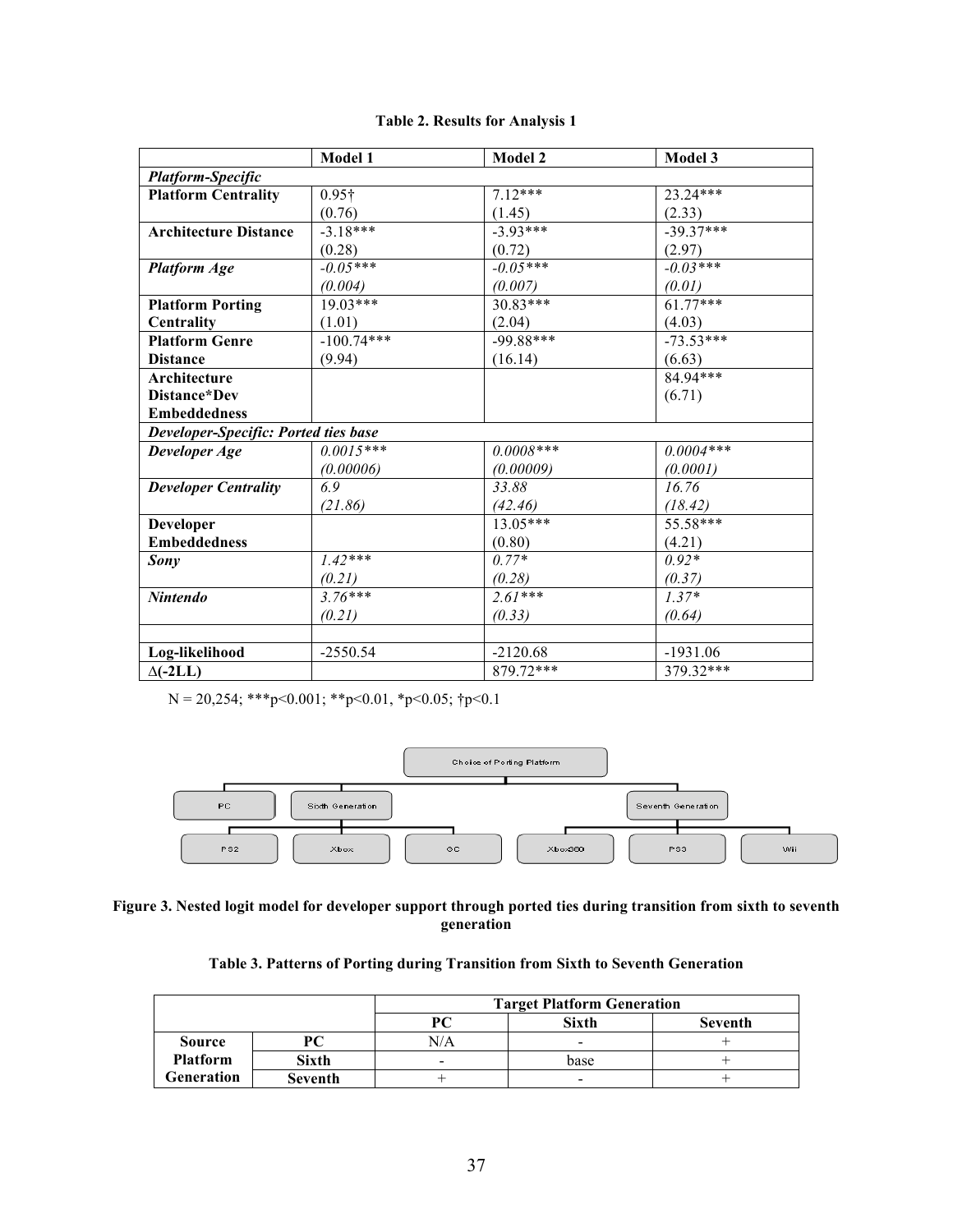#### **REFERENCES**

- Ahuja, G. 2000b. The duality of collaboration: Inducements and opportunities in the formation of interfirm linkages. *Strategic Management Journal*, 21(3, Special Issue: Strategic Networks): 317-343.
- Arthur, W. B. 1989. Competing technologies, increasing returns, and lock-in by historical events. *The Economic Journal*, 99(394): 116-131.
- Baldwin, C. Y., & Clark, K. B. 1997. Managing in an age of modularity. *Harvard Business Review*, 75(5): 84-93.
- Barabási, A. L., Jeong, H., Néda, Z., Ravasz, E., Schubert, A., & Vicsek, T. 2002. Evolution of the social network of scientific collaborations. *Physica A: Statistical Mechanics and its Applications*, 311(3-4): 590-614.
- Baum, J. A. C., & Oliver, C. 1992. Institutional embeddedness and the dynamics of organizational populations. *American Sociological Review*, 57(4): 540-559.
- Beckman, C. M., Haunschild, P. R., & Damon J. Phillips. 2004. Friends or strangers? firmspecific uncertainty, market uncertainty, and network partner selection. *Organization Science*, 15(3): 259-275.
- Ben-Akiva, M. 1973. *Structure of passenger travel demand models.* Ph.D., Department of Civil Engineering, MIT, Cambridge.
- Choi, D., & Valikangas, L. 2001. Patterns of strategy innovation. *European Management Journal*, 19(4): 424.
- Chung, S., Singh, H., & Lee, K. 2000. Complementarity, status similarity and social capital as drivers of alliance formation. *Strategic Management Journal*, 21(1): 1.
- Clements, M. T., & Ohashi, H. 2005. Indirect network effects and the product cycle: Video games in the U.S., 1994-2002. *The Journal of Industrial Economics*, 53(4): 515-542.
- Corts, K. S., & Lederman, M. 2009. Software exclusivity and the scope of indirect network effects in the U.S. home video game market. *International Journal of Industrial Organization*, 27(2): 121-136.
- Cottrell, T., & Nault, B.R. 2004. Product variety and firm survival in the microcomputer software industry. *Strategic Management Journal*, 25(10): 1005-1025
- Cusumano, M. A., & Selby, R. W. 1995. What? Microsoft weak? *Computerworld*, 29(40): 105.
- De Blaeij, A. T., Nunes, P. A. L. D., & Van, D. B. 2007. 'No-choice' options within a nested logit model: One model is insufficient. *Applied Economics*, 39(10): 1245-1252.
- DiMaggio, P.J., & Powell, W. 1983. The iron cage revisited: Institutional isomorphism and collectivity rationality in organizational fields. *American Sociological Review***,** 48(2): 147-160.
- Eisenmann, T. R. 2008. Managing proprietary and shared platforms. *California Management Review*, 50(4): 31-53.
- Eisenmann, T. R., Parker, G., & Van Alstyne, M. 2008. Opening platforms: How, when and why? *Working Papers -- Harvard Business School Division of Research*: 1-27.
- Evans, D. S., Hagiu, A., & Schmalensee, R. 2008. *Invisible engines how software platforms drive innovation and transform industries*. Boston: MIT Press.
- Gallagher, S., & Park, S. H. 2002. Innovation and competition in standard-based industries: A historical analysis of the U.S. home video game market. *IEEE Transactions on Engineering Management*, 49(1): 67.
- Gandal, N., Kende, M., & Rob, R. 2000. The dynamics of technological adoption in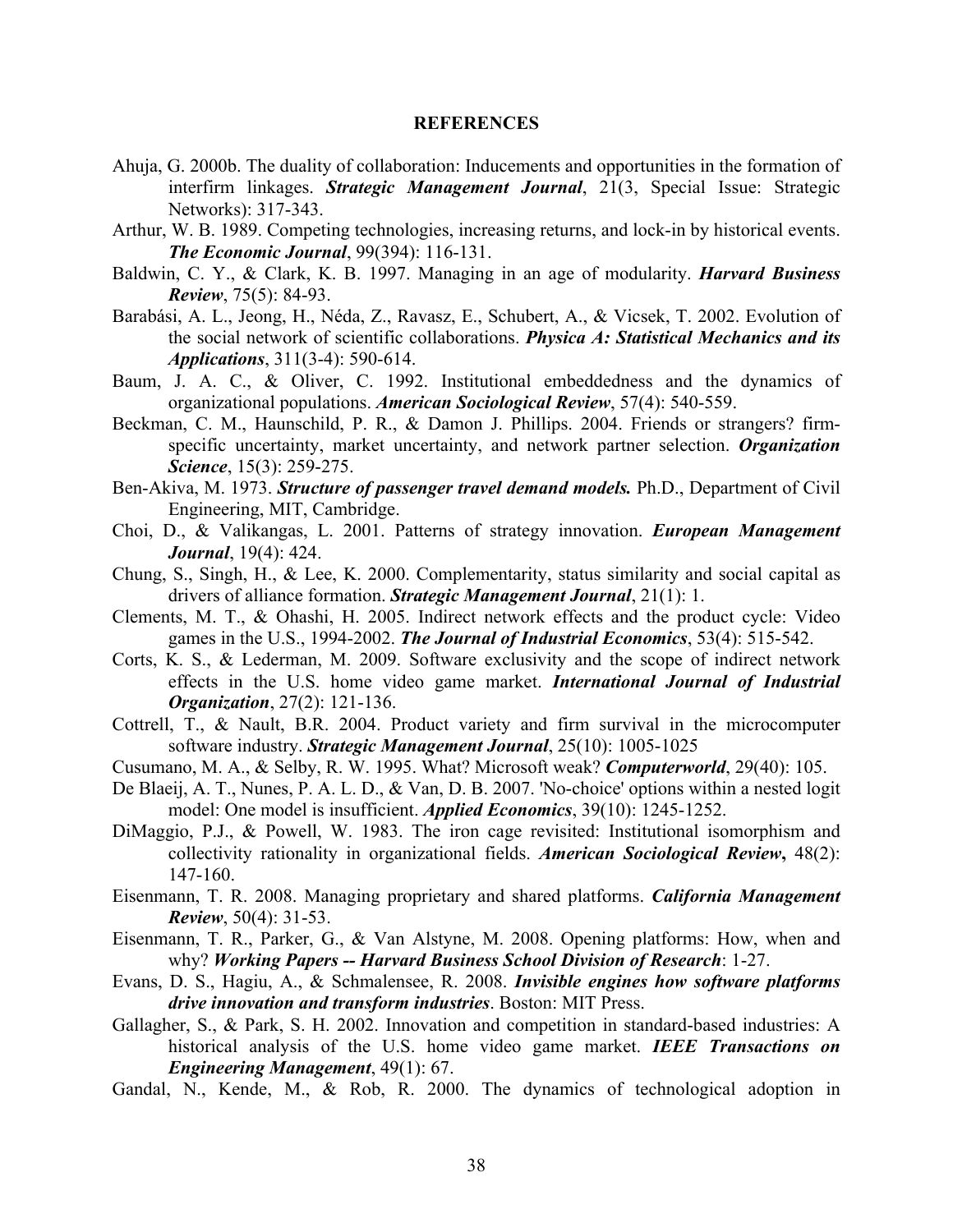hardware/software systems: The case of compact disc players. *RAND Journal of Economics*, 31(1): 43-61.

- Gawer, A., & Cusumano, M. A. 2002. Platform leadership: How Intel, Microsoft, and Cisco drive industry innovation (hardcover). In : 1.
- Gawer, A., & Henderson, R. 2007. Platform owner entry and innovation in complementary markets: Evidence from Intel. *Journal of Economics & Management Strategy*, 16(1): 1- 34.
- Ginsberg, A., & Venkatraman, N. 1992. Investing in new information technology: The role of competitive posture and issue diagnosis. *Strategic Management Journal*, 13: 37-53.
- Gordon Walker, Kogut, B., & Shan, W. 1997. Social capital, structural holes and the formation of an industry network. *Organization Science*, 8(2): 109-125.
- Granovetter, M. 1985. Economic action and social structure: The problem of embeddedness. *The American Journal of Sociology*, 91(3): 481-510.
- Gulati, R. 1995a. Does familiarity breed trust? the implications of repeated ties for contractual choice in alliances. *The Academy of Management Journal*, 38(1): 85-112.
- Gulati, R. 1995b. Social structure and alliance formation patterns: A longitudinal analysis. *Administrative Science Quarterly*, 40(4): 619-652.Gulati, R. 1998. Alliances and networks. *Strategic Management Journal*, 19(4): 293.
- Gulati, R. 1999. Network location and learning: The influence of network resources and firm capabilities on alliance formation. *Strategic Management Journal*, 20(5): 397-420.
- Gulati, R., & Gargiulo, M. 1999. Where do interorganizational networks come from? *The American Journal of Sociology*, 104(5): 1439-1493.
- Katz, M. L., & Shapiro, C. 1994. Systems competition and network effects. *Journal of Economic Perspective*s, 8(2): 93-115.
- Li, S. X., & Rowley, T. J. 2002. Inertia and evaluation mechanisms in interorganizational partner selection: Syndicate formation among U.S. investment banks. *Academy of Management Journa*l, 45(6): 1104-1119.
- Marsden, P. V. 1981. Introducing influence processes into a system of collective decisions. *The American Journal of Sociolog*y, 86(6): 1203-1235.
- McFadden, D. 1986. The choice theory approach to market research. *Marketing Science*, 5(4, Special Issue on Consumer Choice Models): 275-297.
- Meyer, M. H., & Seliger, R. 1998. Product platforms in software development. *Sloan Management Review*, 40(1): 61-74.
- Nair, H., Chintagunta, P., & Dubé, J. 2004. Empirical analysis of indirect network effects in the market for personal digital assistants. *Quantitative Marketing & Economic*s, 2(1): 23-58
- Nelson, R. R., & Winter, S. G. 1982. The schumpeterian tradeoff revisited. *American Economic Revie*w, 72(1): 114.
- Nobeoka, K., & Cusumano, M. A. 1997. Multiproject strategy and sales growth: the benefits of rapid design transfer in new product development. *Strategic Management Journal*, 18(3): 169-186.
- Oliver, C. 1990. Determinants of interorganizational relationships: Integration and future directions. *Academy of Management Revie*w, 15(2): 241-265.
- Parker, G. G., & Van Alstyne, M. W. 2005. Two-sided network effects: A theory of information product design. *Management Scienc*e, 51(10): 1494-1504.
- Podolny, J. M. 1994. Market uncertainty and the social character of economic exchange. *Administrative Science Quarterl*y, 39(3): 458-483.